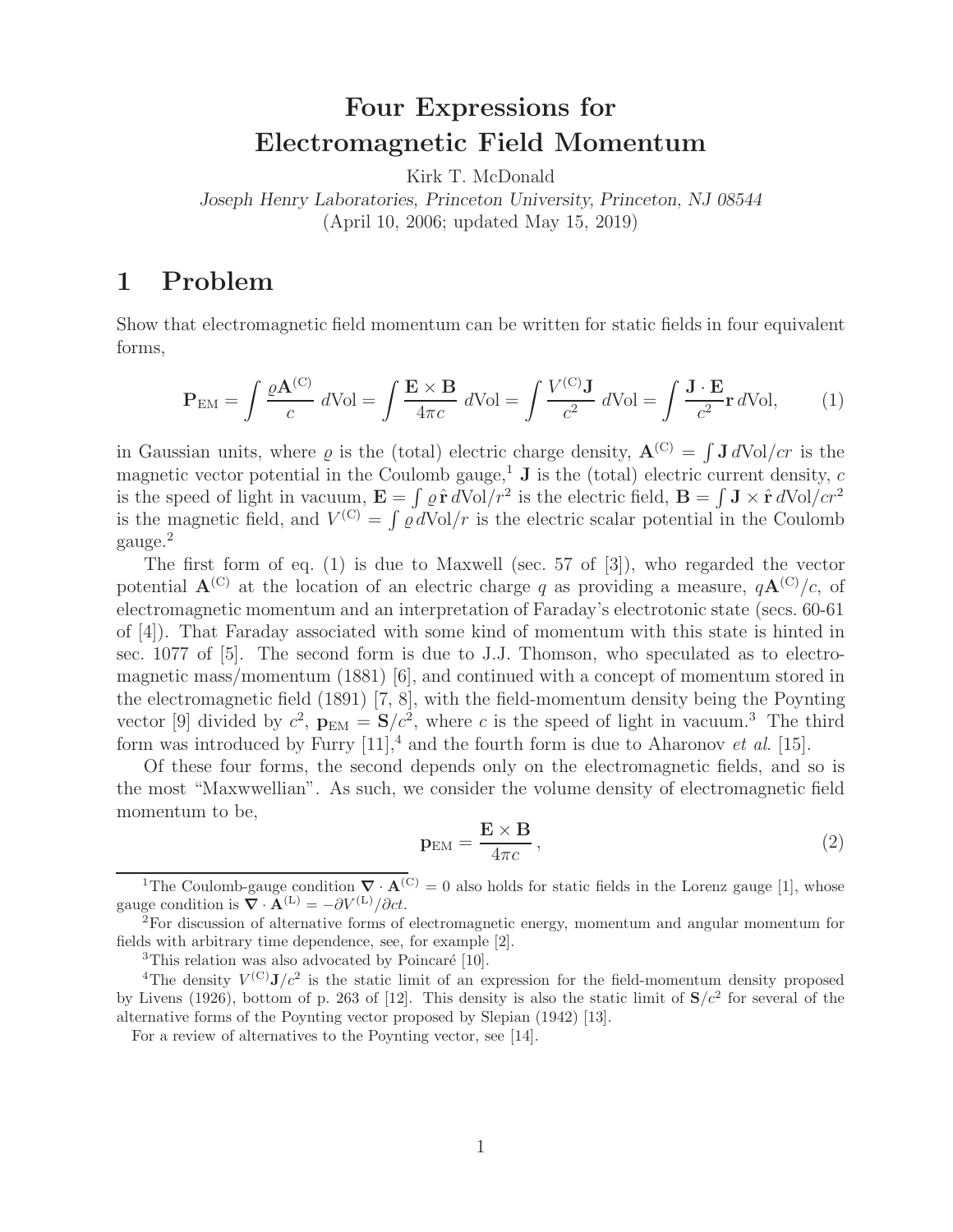and not  $\varrho \mathbf{A}^{(\text{C})}/c$ ,  $V^{(\text{C})}\mathbf{J}/c^2$  or  $(\mathbf{J} \cdot \mathbf{E})\mathbf{r}/c^2$ .<sup>5,6</sup>

Also discuss which of the four forms of eq. (1) lead to valid expressions for electromagneticfield angular momentum.<sup>7</sup>

## **2 Solution**

#### **2.1 Minkowski's Derivation of the Poynting-Thomson**

We follow an argument of Minkowski  $[26]^8$  as to field momentum by considering the total force density on electromagnetic media (of unit permittivity and unit permeability),

$$
\frac{d\mathbf{p}_{\text{mech}}}{dt} = \mathbf{f} = \varrho \mathbf{E} + \frac{\mathbf{J}}{c} \times \mathbf{B},\tag{3}
$$

where  $p_{\text{mech}}$  is the density of mechanical momentum in the media.<sup>9</sup> Using the Maxwell equations  $\nabla \cdot \mathbf{E} = 4\pi \varrho$  and  $\nabla \times \mathbf{B} = 4\pi \mathbf{J}/c + (1/c)\partial \mathbf{E}/\partial t$  for the macroscopic fields,<sup>10</sup>

$$
\frac{d\mathbf{p}_{\text{mech}}}{dt} = \frac{\mathbf{E}(\nabla \cdot \mathbf{E})}{4\pi} - \mathbf{B} \times \frac{1}{4\pi} \left( \nabla \times \mathbf{B} + \mathbf{B} \times \frac{1}{c} \frac{\partial \mathbf{E}}{\partial t} \right)
$$
\n
$$
= -\frac{\partial}{\partial t} \left( \frac{\mathbf{E} \times \mathbf{B}}{4\pi c} \right) + \frac{1}{4\pi} \left[ \mathbf{E}(\nabla \cdot \mathbf{E}) + \mathbf{B}(\nabla \cdot \mathbf{B}) - \mathbf{E} \times (\nabla \times \mathbf{E}) - \mathbf{B} \times (\nabla \times \mathbf{B}) \right]
$$
\n
$$
= -\frac{\partial \mathbf{p}_{\text{EM}}}{\partial t} + \nabla \cdot \mathbf{T}_{\text{EM}},
$$
\n(4)

where,

$$
\mathbf{p}_{\rm EM} = \frac{\mathbf{E} \times \mathbf{B}}{4\pi c} = \frac{\mathbf{S}}{c^2},\tag{5}
$$

is the density of momentum associated with the electromagnetic field,

$$
\mathbf{S} = \frac{c}{4\pi} \mathbf{E} \times \mathbf{B},\tag{6}
$$

 $5$ The first and third forms of eq. (1) involve the electromagnetic potentials, which are not gauge invariant. Note also that even the Coulomb-gauge potentials are not unique for a given set of charges and currents, as use of a gauge function  $\chi$  which obeys  $\nabla^2 \chi = 0$  everywhere leads to alternative potentials that satisfy *∇* · **A** = 0. See, for example, sec. IIIC of [16]. Some alternative potentials for an infinite, static solenoid magnet are displayed in sec. 2.1 of [17] and in [18].

 $6$ We avoid here the famous Abraham-Minkowski debate as to the form of electromagnetic field momentum in media. Some comments by the author on this topic are at [19, 20].

<sup>7</sup>Electromagnetic field angular momentum was first computed for a special case by Darboux [21] and by Poincaré [22], without their realizing the physical significance of the computations [23]. The first explicit mention of electromagnetic field momentum appears to be by J.J. Thomson in [24]. See also [25].

<sup>&</sup>lt;sup>8</sup>Heaviside gave the form  $\mathbf{p}_{EM} = \mathbf{D} \times \mathbf{B}/4\pi c$  in 1891, p. 108 of [27], and a derivation (1902) essentially that of Minkowski on pp. 146-147 of [28].

<sup>&</sup>lt;sup>9</sup>Subtle difficulties with the Lorentz force density  $(3)$  for permeable media are considered in [29].

<sup>&</sup>lt;sup>10</sup>Minkowski [26] actually used  $\varrho$ <sub>free</sub> and **J**<sub>free</sub> rather than the total charge and current densities  $\varrho$  and **J**, as well as the auxiliary fields **D** and **H**.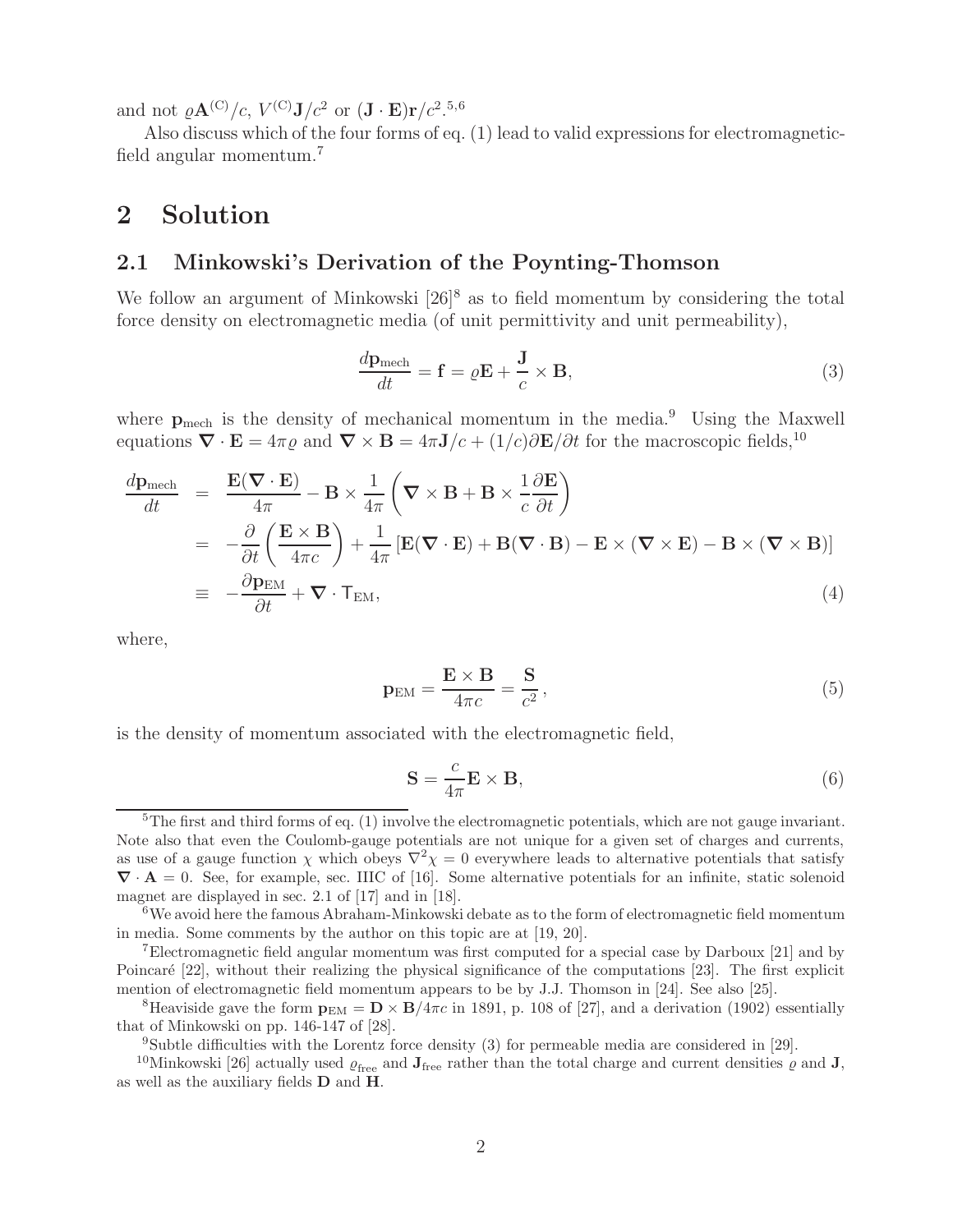is the Poynting vector, and,

$$
T_{EM,ij} = \frac{1}{4\pi} \left[ E_i E_j + B_i B_j - \delta_{ij} \frac{E^2 + B^2}{2} \right],
$$
 (7)

is the symmetric Maxwell stress 3-tensor associated with the electromagnetic fields.<sup>11</sup> To arrive at eq. (7) we note that,

$$
[\mathbf{E}(\nabla \cdot \mathbf{E}) - \mathbf{E} \times (\nabla \times \mathbf{E})]_i = E_i \frac{\partial E_j}{\partial x_j} - E_j \frac{\partial E_j}{\partial x_i} + E_j \frac{\partial E_i}{\partial x_j}
$$
  

$$
= \frac{\partial}{\partial x_j} \left[ E_i E_j - \delta_{ij} \frac{\mathbf{E} \cdot \mathbf{E}}{2} \right].
$$
 (8)

The total electromagnetic field momentum (in the form associated with Poynting, Thomson and Poincaré) follows from eq.  $(5)$  as,

$$
\mathbf{P}_{\text{EM}}^{(P)} = \int \mathbf{p}_{\text{EM}} d\text{Vol} = \int \frac{\mathbf{E} \times \mathbf{B}}{4\pi c} d\text{Vol}.
$$
 (9)

#### **2.2 Equivalence of the Faraday-Maxwell and Poynting-Thomson**

*This section is based on an argument by Vladimir Hnizdo. The result that*  $P_{EM_P} = P_{EM_M}$ *was first deduced for a special case by Thomson [24], who gave the first definition of electromagnetic field angular momentum,*  $L_{EM_P}$ *, in the same paper (which is also the origin of the Feynman cylinder paradox [31]). The results of this section may have first been given, via a more compact derivation, by Trammel [32], and independently by Calkin [33] for linear momentum only.*<sup>12</sup> *See also [34].*

Static electromagnetic fields **E** and **B** can be characterized by the time-independent Maxwell equations,

$$
\nabla \cdot \mathbf{E} = 4\pi \varrho, \qquad \nabla \times \mathbf{E} = 0,
$$
\n(10)

where  $\rho$  is the electric charge density, and,

$$
\nabla \cdot \mathbf{B} = 0, \qquad \nabla \times \mathbf{B} = \frac{4\pi}{c} \mathbf{J}, \tag{11}
$$

which implies that the time-independent current density **J** satisfies  $\nabla \cdot \mathbf{J} = 0$ .

For present purposes we can avoid use of the current density **J** and instead consider the vector potential  $A^{(C)}$ , which has zero divergence in the Coulomb gauge (and also in the Lorentz gauge for static problems),

$$
\mathbf{B} = \nabla \times \mathbf{A}^{(C)}, \qquad \nabla \cdot \mathbf{A}^{(C)} = 0.
$$
 (12)

To confirm that the electromagnetic momentum,

$$
\mathbf{P}_{\text{EM}}^{(\text{M})} = \int \frac{\varrho \mathbf{A}^{(\text{C})}}{c} \, d\text{Vol},\tag{13}
$$

 $11$ For an extension of this argument if magnetic monopoles existed, see [30].

 $12$ The results of this section are also discussed for the case of axial symmetry in [35], without awareness of the prior work of [24, 32] or that axial symmetry is not required.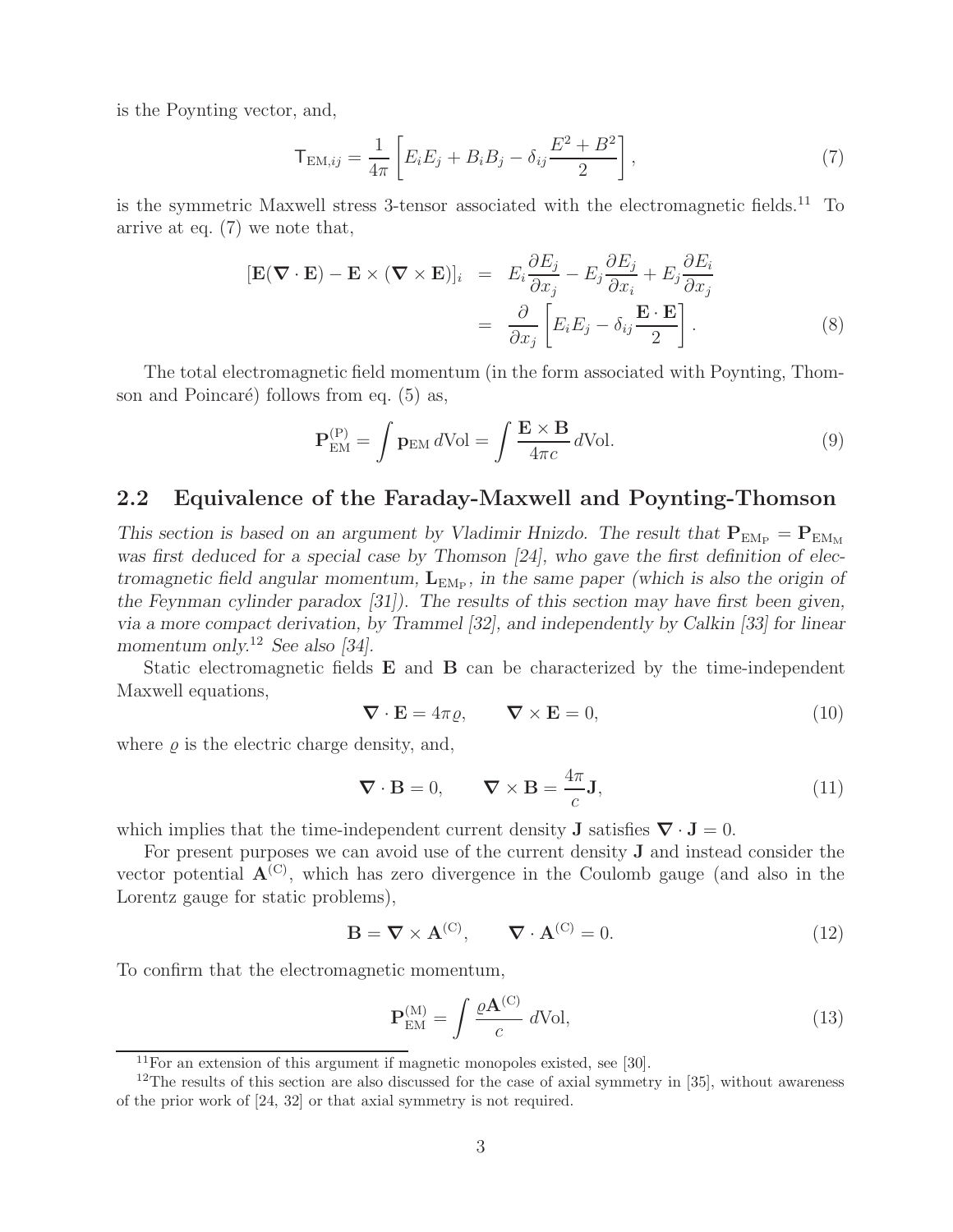is equal to,

$$
\mathbf{P}_{\text{EM}}^{(P)} = \int \frac{\mathbf{E} \times \mathbf{B}}{4\pi c} d\text{Vol},\tag{14}
$$

and that the electromagnetic angular momentum,

$$
\mathbf{L}_{\text{EM}}^{(\text{M})} = \int \mathbf{r} \times \mathbf{P}_{\text{EM}_{\text{M}}} d\text{Vol} = \int \mathbf{r} \times \frac{e\mathbf{A}^{(\text{C})}}{c} d\text{Vol},\tag{15}
$$

is equal to,

$$
\mathbf{L}_{\text{EM}}^{(\text{P})} = \int \frac{\mathbf{r} \times (\mathbf{E} \times \mathbf{B})}{4\pi c} d\text{Vol},\tag{16}
$$

we show that  $\mathbf{E} \times \mathbf{B}$  is equal to  $\varrho \mathbf{A}^{(C)}$  plus the divergence of a vector field, and that  $\mathbf{r} \times (\mathbf{E} \times \mathbf{B})$ is equal to  $\mathbf{r} \times \rho \mathbf{A}^{(C)}$  plus the divergence of another vector field. Then, we transform the volume integrals of the auxiliary vector field into surface integral using Gauss' law, and if the auxiliary field fall off sufficiently quickly with distance the equivalence of the various forms of electromagnetic momenta is established.<sup>13</sup>

In addition to well-known vector-calculus relations, it is useful to define the operation,  $^{14}$ 

$$
\nabla \cdot \mathbf{A} \mathbf{b} \equiv (\nabla \cdot \mathbf{A}) \mathbf{b} + (\mathbf{A} \cdot \nabla) \mathbf{b} = (\nabla \cdot b_x \mathbf{A}) \hat{\mathbf{x}} + (\nabla \cdot b_y \mathbf{A}) \hat{\mathbf{y}} + (\nabla \cdot b_z \mathbf{A}) \hat{\mathbf{z}}.
$$
 (17)

Then, for quasistatic **E**, *i.e.*,  $\nabla \times \mathbf{E} \approx 0$ , and any vector potential **A** such that  $\mathbf{B} = \nabla \times \mathbf{A}$ ,

$$
\mathbf{E} \times \mathbf{B} = \mathbf{E} \times (\mathbf{\nabla} \times \mathbf{A}) = \mathbf{\nabla} (\mathbf{A} \cdot \mathbf{E}) - (\mathbf{A} \cdot \mathbf{\nabla}) \mathbf{E} - (\mathbf{E} \cdot \mathbf{\nabla}) \mathbf{A} - \mathbf{A} \times (\mathbf{\nabla} \times \mathbf{E})
$$
  
= (\mathbf{\nabla} \cdot \mathbf{E}) \mathbf{A} + \mathbf{\nabla} (\mathbf{A} \cdot \mathbf{E}) - [(\mathbf{\nabla} \cdot \mathbf{E}) \mathbf{A} + (\mathbf{A} \cdot \mathbf{\nabla}) \mathbf{E}] - (\mathbf{E} \cdot \mathbf{\nabla}) \mathbf{A}. (18)

For a Coulomb-gauge potential, we can subtract a term  $(\nabla \cdot \mathbf{A}^{(C)})\mathbf{E} = 0$  to obtain,

$$
\mathbf{E} \times \mathbf{B} = 4\pi \varrho \mathbf{A}^{(C)} + \nabla (\mathbf{A}^{(C)} \cdot \mathbf{E}) - \nabla \cdot \mathbf{E} \mathbf{A}^{(C)} - [(\nabla \cdot \mathbf{A}^{(C)}) \mathbf{E} + (\mathbf{E} \cdot \nabla) \mathbf{A}^{(C)}] \n= 4\pi \varrho \mathbf{A}^{(C)} + \nabla (\mathbf{A}^{(C)} \cdot \mathbf{E}) - \nabla \cdot \mathbf{E} \mathbf{A}^{(C)} - \nabla \cdot \mathbf{A}^{(C)} \mathbf{E},
$$
\n(19)

so that, using various versions of Gauss' theorem,

$$
\mathbf{P}_{\text{EM}}^{(P)} = \int \frac{\mathbf{E} \times \mathbf{B}}{4\pi c} d\text{Vol}
$$
  
= 
$$
\int \frac{\varrho \mathbf{A}^{(C)}}{c} d\text{Vol} + \oint (\mathbf{A}^{(C)} \cdot \mathbf{E}) d\text{Area} - \oint \mathbf{E}(\mathbf{A}^{(C)} \cdot d\text{Area}) - \oint \mathbf{A}^{(C)}(\mathbf{E} \cdot d\text{Area})
$$
  
= 
$$
\int \frac{\varrho \mathbf{A}^{(C)}}{c} d\text{Vol} = \mathbf{P}_{\text{EM}}^{(M)}.
$$
 (20)

The surface integrals in eq. (20) are negligible when the charges and currents that create the electric field **E** and the vector potential  $A^{(C)}$  lie within a finite volume that is small compared to the volume of integration, and when radiation can be neglected.

<sup>&</sup>lt;sup>13</sup>The case of a charged particle together with an infinite magnetic solenoid is delicate in this regard, as discussed in [36, 17]. Here,  $\mathbf{P}_{EM}^{(P)} = \mathbf{P}_{EM}^{(M)}$ , but  $\mathbf{L}_{EM}^{(M)}$  rather than  $\mathbf{L}_{EM}^{(P)}$  yields reasonable physical results.

<sup>&</sup>lt;sup>14</sup>A variant of the argument without use of operation (17) is given in Appendix A of [17].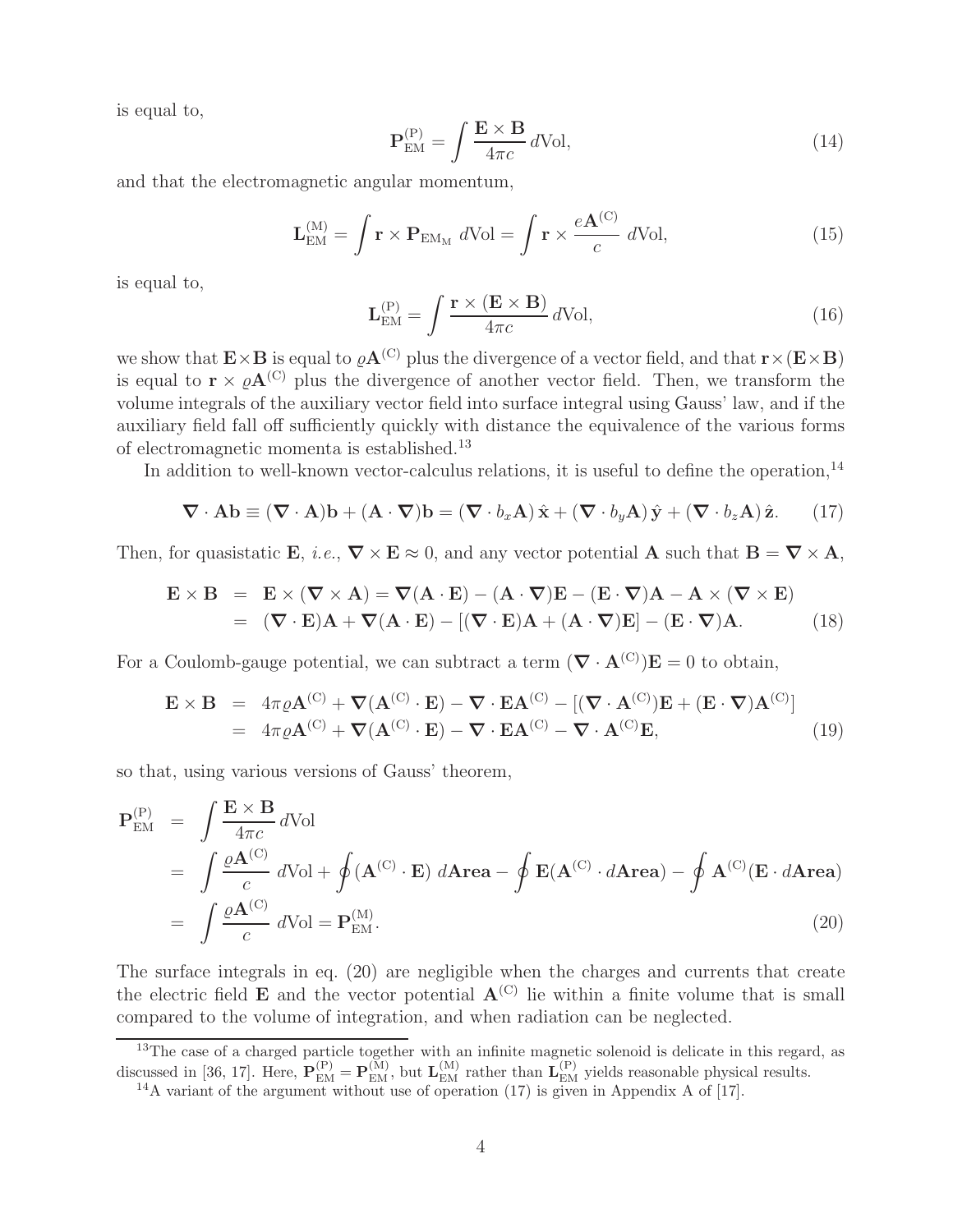We now evaluate eq. (16) by taking the cross product of eq. (18) with **r** and further transforming the various terms. Thus,

$$
\mathbf{r} \times \nabla (\mathbf{A}^{(\mathbf{C})} \cdot \mathbf{E}) = -\nabla \times (\mathbf{A}^{(\mathbf{C})} \cdot \mathbf{E}) \mathbf{r} + \nabla (\mathbf{A}^{(\mathbf{C})} \cdot \mathbf{E}) \nabla \times \mathbf{r} = -\nabla \times (\mathbf{A}^{(\mathbf{C})} \cdot \mathbf{E}) \mathbf{r}.
$$
 (21)

Now,

$$
[\mathbf{r} \times \nabla \cdot \mathbf{E} \mathbf{A}^{(C)}]_{x} = y \nabla \cdot (A_z^{(C)} \mathbf{E}) - z \nabla \cdot (A_y^{(C)} \mathbf{E})
$$
  
\n
$$
= \nabla \cdot (y A_z^{(C)} \mathbf{E}) - A_z^{(C)} \mathbf{E} \cdot \nabla y - \nabla \cdot (z A_y^{(C)} \mathbf{E}) + A_y^{(C)} \mathbf{E} \cdot \nabla z
$$
  
\n
$$
= A_y^{(C)} E_z - A_z^{(C)} E_y + \nabla \cdot (y A_z^{(C)} \mathbf{E}) - \nabla \cdot (z A_y^{(C)} \mathbf{E})
$$
  
\n
$$
= [\mathbf{A}^{(C)} \times \mathbf{E}]_{x} + \nabla \cdot ([\mathbf{r} \times \mathbf{A}^{(C)}]_{x} \mathbf{E}),
$$
\n(22)

so,

$$
[\mathbf{r} \times \nabla \cdot \mathbf{A}^{(C)} \mathbf{E}]_x = [\mathbf{E} \times \mathbf{A}^{(C)}]_x + \nabla \cdot ([\mathbf{r} \times \mathbf{E}]_x \mathbf{A}^{(C)}), \tag{23}
$$

and,

$$
[\mathbf{r} \times \nabla \cdot \mathbf{E} \mathbf{A}^{(C)}]_{x} + [\mathbf{r} \times \nabla \cdot \mathbf{A}^{(C)} \mathbf{E}]_{x} = \nabla \cdot ([\mathbf{r} \times \mathbf{A}^{(C)}]_{x} \mathbf{E}) + \nabla \cdot ([\mathbf{r} \times \mathbf{E}]_{x} \mathbf{A}^{(C)}). \tag{24}
$$

Hence,

$$
\mathbf{L}_{\text{EM}}^{(P)} = \int \frac{\mathbf{r} \times (\mathbf{E} \times \mathbf{B})}{4\pi c} d\text{Vol} = \int \mathbf{r} \times \frac{\varrho \mathbf{A}^{(C)}}{c} d\text{Vol} \n- \oint (\mathbf{A}^{(C)} \cdot \mathbf{E}) d\text{Area} \times \mathbf{r} - \oint \mathbf{r} \times \mathbf{E}(\mathbf{A}^{(C)} \cdot d\text{Area}) - \oint \mathbf{r} \times \mathbf{A}^{(C)}(\mathbf{E} \cdot d\text{Area}) \n= \int \mathbf{r} \times \frac{\varrho \mathbf{A}^{(C)}}{c} d\text{Vol} = \mathbf{L}_{\text{EM}}^{(M)}.
$$
\n(25)

The arguments of the surface integrals in eq. (25) vanish less quickly with distance than those in eq. (20), so in some cases<sup>15</sup> with sources of infinite extent, we may find that  $\mathbf{P}_{\text{EM}}^{(P)} = \mathbf{P}_{\text{EM}}^{(M)}$ , but  $\mathbf{L}_{\text{EM}}^{(P)} \neq \mathbf{L}_{\text{EM}}^{(M)}$ .

*The equivalence of*  $P_{EM}^{(P)}$  *and*  $P_{EM}^{(M)}$  *extends to nonstatic systems in which the currents do not satisfy ∇* · **J** = 0*, so long as the velocities of all charges are low and radiation can be neglected [37, 38].*

#### **2.2.1 Alternative Coulomb-Gauge Potentials**

It was argued above that the electromagnetic field momentum of a static system is correctly computed via both forms  $P_{EM}^{(P)}$  and  $P_{EM}^{(O)}$ , and that the electromagnetic field angular momentum can by computed via both forms  $\mathbf{L}_{\text{EM}}^{(P)}$  and  $\mathbf{L}_{\text{EM}}^{(M)}$ , using any Coulomb-gauge vector potential  $\mathbf{A}^{(C)}$ , so long as it falls off sufficiently quickly at large distances.

However, it seems unlikely that if a Coulomb-gauge vector potential different from  $\mathbf{A}^{(C)}(\mathbf{r}) =$  $\int$ **J**(**r**') dVol'/c|**r** − **r**'|, were used in the Maxwell forms that the result would be the same. This would be consistent with the argument in sec. 2.2 above if the alternative vector potential did not go to zero at large distances.

 $15$ See, for example, [17, 36].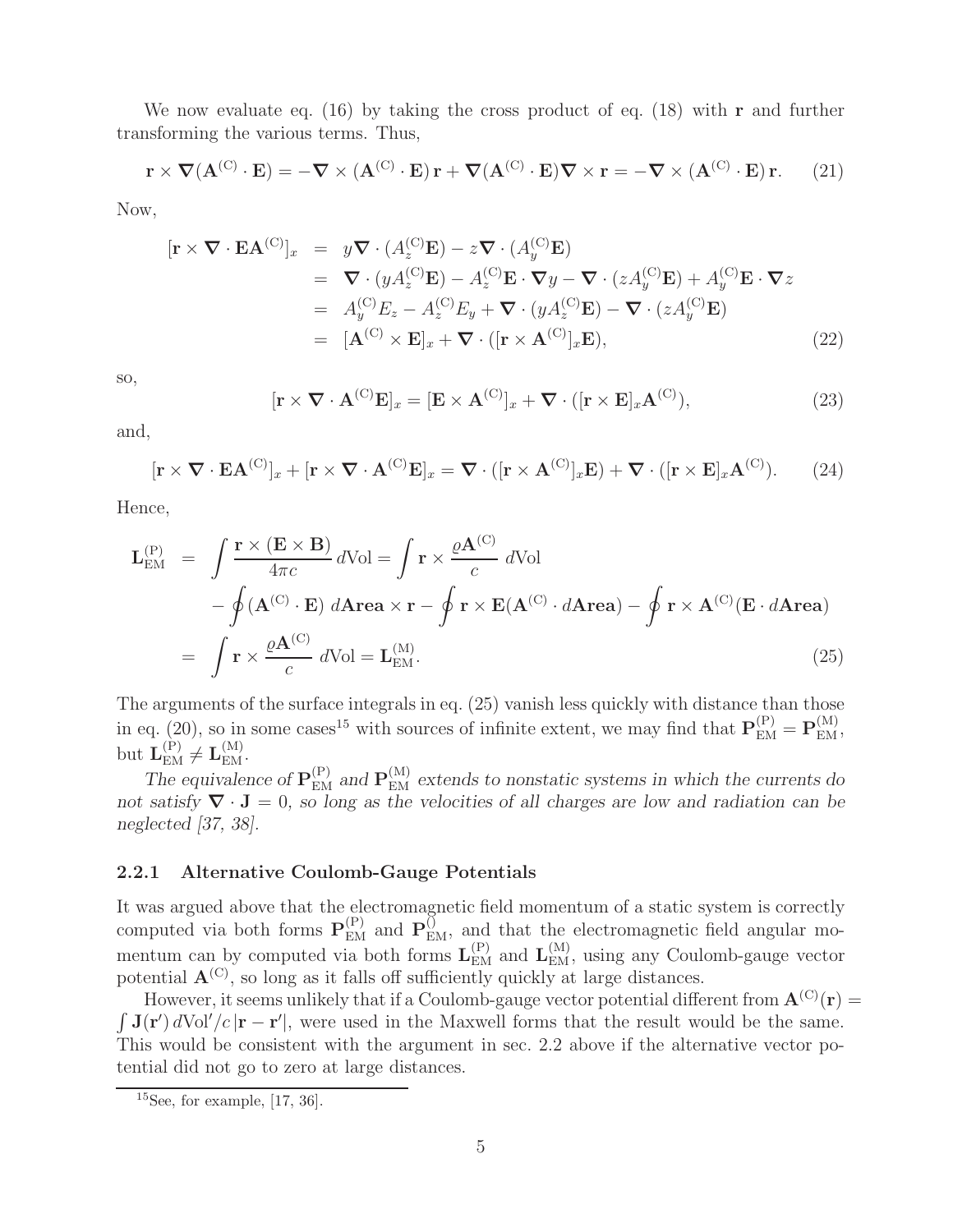We recall (see, for example, sec. IIIC of [16]) that an alternative Coulomb-gauge vector potential would have the form  $\mathbf{A}^{(C)} + \nabla \chi$  where the *restricted* gauge function  $\chi$  obeys Laplace's equation  $\nabla^2 \chi = 0$  everywhere. Now, the "trivial" case of  $\chi = 0$  has  $\nabla \chi = 0$ everywhere, which includes large distances. Then, by the uniqueness theorem for solutions to Laplace's equation with Neumann boundary conditions (see, for example sec. 1.9 of [39]), this is the only solution to Laplace's equation for which  $\nabla \chi = 0$  everywhere at large distances. Hence, all possible alternative, Coulomb-gauge vector potentials do not go to zero everywhere at large distances, and so none of these would lead to a correct computation of the field momentum (or angular momentum) using the Maxwell forms.<sup>16,17</sup>

#### **2.3 Equivalence of the Faraday-Maxwell and Furry Forms**

In (quasi)static situations (where  $\nabla \cdot \mathbf{J} = 0$ ) the potentials can be related to the charge and current densities by,

$$
\nabla^2 V^{(\mathcal{C})} = 4\pi \varrho, \qquad \nabla^2 \mathbf{A}^{(\mathcal{C})} = \frac{4\pi \mathbf{J}}{c} \,. \tag{26}
$$

Hence, we can start from the Faraday-Maxwell form of the electromagnetic momentum and write,

$$
\mathbf{P}_{\text{EM}}^{(M)} = \int \frac{\varrho \mathbf{A}^{(C)}}{c} dVol = \int \frac{\mathbf{A}^{(C)} \nabla^2 V^{(C)}}{4\pi c} dVol
$$
  
\n
$$
= \int \frac{V^{(C)} \nabla^2 \mathbf{A}^{(C)}}{4\pi c} dVol + \oint [\mathbf{A}^{(C)} (d \mathbf{Area} \cdot \nabla) V^{(C)} - V^{(C)} (d \mathbf{Area} \cdot \nabla) \mathbf{A}^{(C)}]
$$
  
\n
$$
= \int \frac{V^{(C)} \mathbf{J}}{c^2} dVol = \mathbf{P}_{\text{EM}}^{(F)},
$$
\n(27)

using Green's identity that for any two well-behaved scalar fields  $\phi$  and  $\psi$ ,

$$
\int_{V} (\phi \nabla^{2} \psi - \psi \nabla^{2} \phi) dVol = \oint_{S} (\phi \nabla \psi - \psi \nabla \phi) \cdot d \text{Area}, \qquad (28)
$$

where the surface element d**Area** is directly away from the closed surface S that bounds volume V. The integral in eq. (27) over the surface at infinity vanishes for bounded charge and current densities, whose corresponding potentials fall off as  $1/r$ , and whose gradients fall off as  $1/r^2$ , at large r.

Another derivation of  $P_{EM}^{(F)}$  notes that since the magnetic field **B** is always of order  $1/c$  (or higher), we can calculate the electromagnetic momentum  $P_{\text{EM}}^{(M)}$  to order  $1/c^2$  using approximations to the electric field at zeroth order, *i.e.*,  $\mathbf{E} \approx -\nabla V^{(C)}$  (the Coulomb electric

<sup>16</sup>Thanks to D. Griffiths for this argument.

<sup>&</sup>lt;sup>17</sup>For example, the gauge functions  $\chi = \pm Bxy/2$  can be used to transform the axially symmetric vector potential  $Br \sin \theta \hat{\phi}/2$  within a sphere of uniform magnetization parallel to  $\hat{\mathbf{z}}$  to the "Landau" forms  $By \hat{\mathbf{x}}$ and <sup>−</sup>Bx **<sup>y</sup>**<sup>ˆ</sup> within the sphere, the symmetric vector potential goes to zero at infinity while the "Landau" forms do not.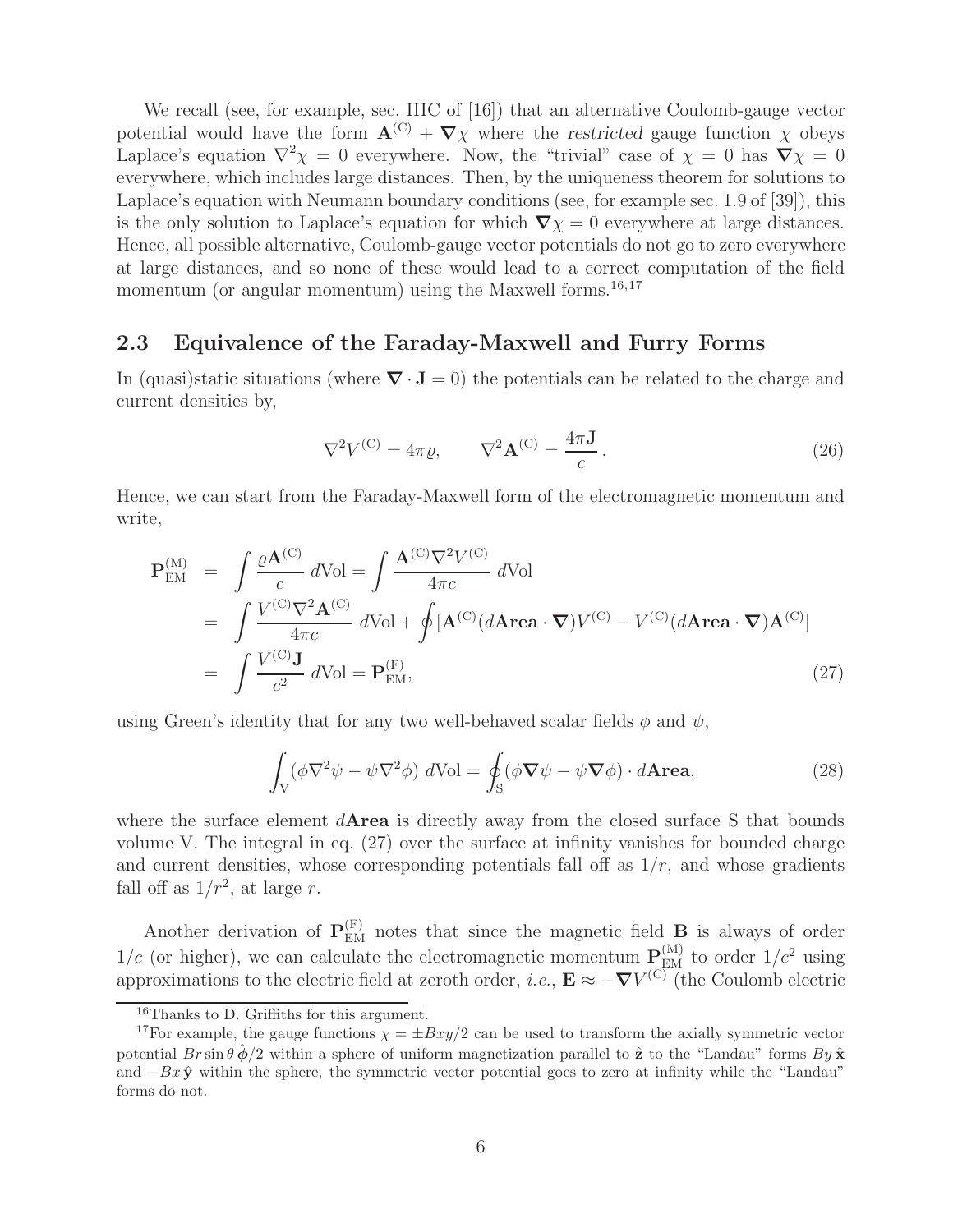field), and to the magnetic field at order  $1/c$ , *i.e.*,  $\nabla \times \mathbf{B} \approx 4\pi \mathbf{J}/c$  with the neglect of the displacement current. Then,

$$
\mathbf{P}_{\text{EM}}^{(P)} = \int \frac{\mathbf{E} \times \mathbf{B}}{4\pi c} d\text{Vol} \approx -\int \frac{\nabla V^{(C)} \times \mathbf{B}}{4\pi c} d\text{Vol} \n= \int \frac{V^{(C)} \nabla \times \mathbf{B}}{4\pi c} d\text{Vol} - \int \frac{\nabla \times V^{(C)} \mathbf{B}}{4\pi c} d\text{Vol} \n= \int \frac{V^{(C)} \mathbf{J}}{c^2} d\text{Vol} - \oint \frac{d\text{Area} \times V^{(C)} \mathbf{B}}{4\pi c} = \int \frac{V^{(C)} \mathbf{J}}{c^2} d\text{Vol} = \mathbf{P}_{\text{EM}}^{(F)},
$$
\n(29)

whenever the charges and currents are contained within a finite volume.

However, the Furry density  $V^{(C)}\mathbf{J}/c^2$  does not lead to a satisfactory computation of field angular momentum,

$$
\mathbf{L}_{\text{EM}}^{(\text{F})} = \int \mathbf{r} \times \frac{V^{(\text{C})}\mathbf{J}}{c^2} d\text{Vol} \neq \mathbf{L}_{\text{EM}}^{(\text{P})}.
$$
 (30)

To see this, we note that for stationary systems where  $\mathbf{E} = -\boldsymbol{\nabla}V^{(C)}$ , *i.e.*,  $E_i = -\partial_i V^{(C)}$ , and  $\nabla \times \mathbf{B} = 4\pi \mathbf{J}/c$ ,

$$
[\mathbf{r} \times (\mathbf{E} \times \mathbf{B})]_i = \epsilon_{ijk} r_j \epsilon_{klm} (-\partial_l V^{(C)}) B_m = -\epsilon_{ijk} \epsilon_{klm} r_j [\partial_l (V^{(C)} B_m) - V^{(C)} \partial_l B_m]
$$
  
\n
$$
= -\epsilon_{ijk} \epsilon_{klm} [\partial_l (r_j V^{(C)} B_m) - V^{(C)} B_m \partial_l r_j] + \epsilon_{ijk} V^{(C)} r_j (\nabla \times \mathbf{B})_k
$$
  
\n
$$
\rightarrow \epsilon_{ijk} \epsilon_{klm} V^{(C)} B_m \delta_{jl} + \frac{4\pi}{c} \epsilon_{ijk} V^{(C)} r_j J_k = -\epsilon_{ijk} \epsilon_{mjk} V^{(C)} B_m + \frac{4\pi}{c} (\mathbf{r} \times \mathbf{J})_i
$$
  
\n
$$
= -\delta_{ij}^{mj} V^{(C)} B_m + \frac{4\pi}{c} (\mathbf{r} \times V^{(C)} \mathbf{J})_i = -2\delta_{im} V^{(C)} B_m + \frac{4\pi}{c} (\mathbf{r} \times V \mathbf{J})_i
$$
  
\n
$$
= -2V^{(C)} B_i + \frac{4\pi}{c} (\mathbf{r} \times V^{(C)} \mathbf{J})_i,
$$
\n(31)

where in the third line we drop the full-differential term  $\partial_l(r_jV^{(C)}B_m)$ , anticipating that  $\int \partial_l(r_iV^{(C)}B_m) d\text{Vol} \to \oint r_jV^{(C)}B_m d\text{Area} \to 0$  for fields that fall off sufficiently quickly at large distances. Then, for bounded, stationary systems, where  $L_P = L_M$ ,

$$
\mathbf{L}_{\text{EM}}^{(P)} = \int \mathbf{r} \times \frac{\mathbf{E} \times \mathbf{B}}{4\pi c} d\text{Vol} = -\int \frac{V^{(C)}\mathbf{B}}{2\pi c} d\text{Vol} + \int \mathbf{r} \times \frac{V^{(C)}\mathbf{J}}{c^2} d\text{Vol} = \mathbf{L}_{\text{EM}}^{(F)} - \int \frac{V^{(C)}\mathbf{B}}{2\pi c} d\text{Vol}. (32)
$$

That is, the Poynting and Furry forms of field angular momentum are not equal, in general.<sup>18</sup>

#### **2.4 Equivalence of the Aharonov and Furry Forms**

For a stationary system,  $\mathbf{E} = -\nabla V^{(C)}$  and  $\nabla \cdot \mathbf{J} = \partial^j J_j = 0$ , so,

$$
\mathbf{J} \cdot \mathbf{E} = -J_j \partial^j V^{(C)} = -\partial^j (J_j V^{(C)}) + V^{(C)} \partial^j J_j = -\partial^j (J_j V^{(C)}),
$$
(33)  
\n
$$
\mathbf{J} \cdot \mathbf{E} r_i = -r_i J_j \partial^j V^{(C)} = -\partial^j (r_i J_j V^{(C)}) + V^{(C)} \partial^j (r_i J_j)
$$
  
\n
$$
= -\partial^j (r_i J_j V^{(C)}) + V^{(C)} J_j \partial^j r_i + V^{(C)} r_i \partial^j J_j
$$
  
\n
$$
= -\partial^j (r_i J_j V^{(C)}) + V^{(C)} J_i,
$$
(34)

<sup>18</sup>For stationary fields that fall off sufficiently quickly at large distance,  $\int V^{(C)} \mathbf{B} dVol = \int \mathbf{E} \times \mathbf{A}^{(C)} dVol$ .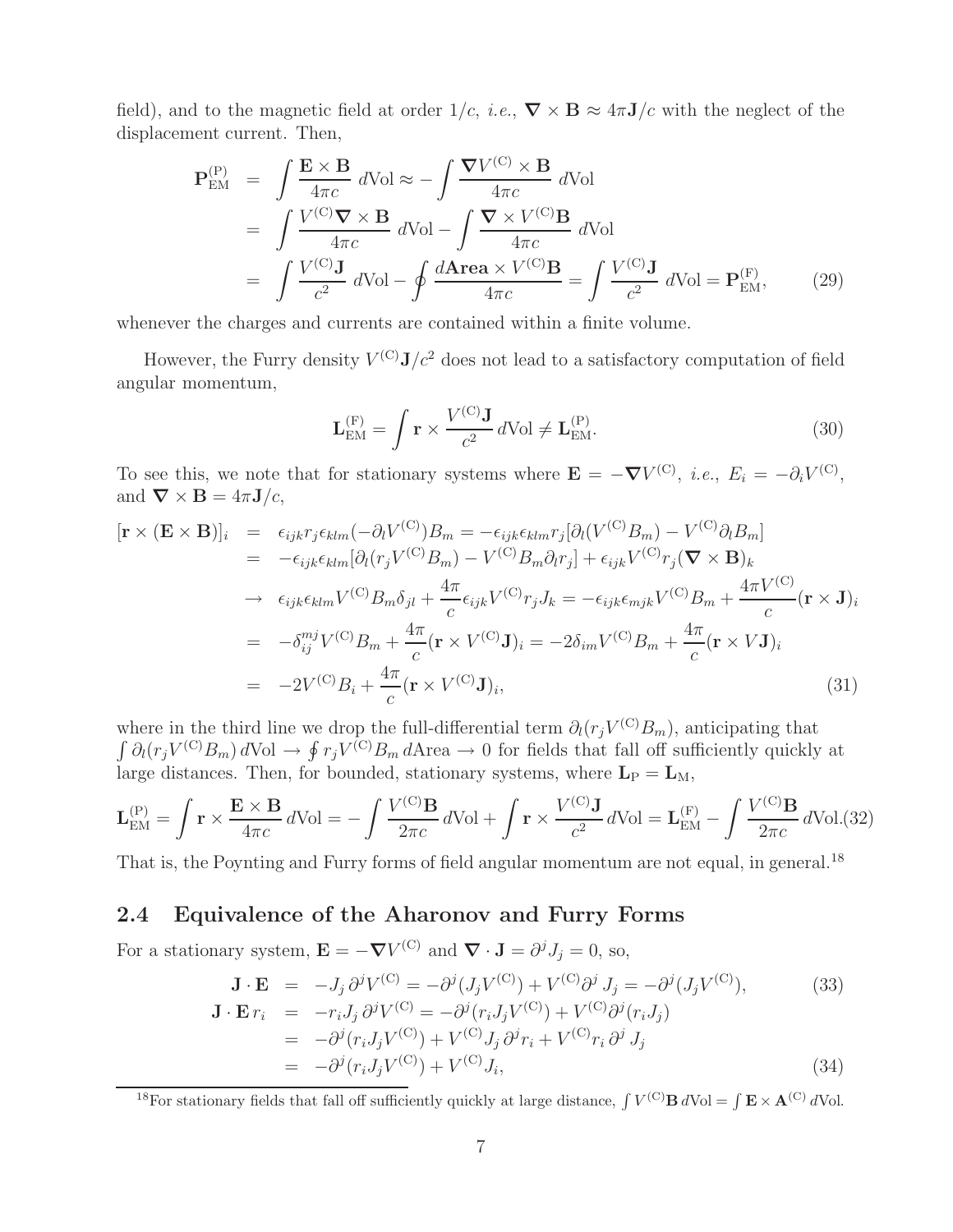and,

$$
P_{\text{EM},i}^{(\text{A})} = \int \frac{\mathbf{J} \cdot \mathbf{E}}{c^2} r_i d\text{Vol} = \int \frac{V^{(\text{C})} J_i}{c^2} d\text{Vol} - \frac{1}{c^2} \int \partial^j (r_i J_j V^{(\text{C})}) d\text{Vol}.
$$
 (35)

The latter volume integral becomes a surface integral at infinity, so is zero for any bounded current density. Then,

$$
\mathbf{P}_{\text{EM}}^{(A)} = \int \frac{\mathbf{J} \cdot \mathbf{E}}{c^2} \mathbf{r} \, d\text{Vol} = \int \frac{V^{(C)} \mathbf{J}}{c^2} \, d\text{Vol} = \mathbf{P}_{\text{EM}}^{(F)}.\tag{36}
$$

We could also note that for stationary systems,  $\nabla \times \mathbf{E} = 0$ ,  $\mathbf{J} = (c/4\pi)\nabla \times \mathbf{B}$ ,  $J_j = (c/4\pi)\epsilon_{jkl}\partial_kB_l$ , so,

$$
\mathbf{J} \cdot \mathbf{E} r_i = \frac{c}{4\pi} r_i E_j \, \epsilon_{jkl} \partial_k B_l = \frac{c}{4\pi} \partial_k (r_i \, \epsilon_{jkl} E_j B_l) - \frac{c}{4\pi} \epsilon_{jkl} E_j B_l \partial_k r_i - \frac{c}{4\pi} \epsilon_{jkl} r_i B_l \partial_k E_j
$$
\n
$$
= -\frac{c}{4\pi} \partial_k (r_i \, \epsilon_{kjl} E_j B_l) - \frac{c}{4\pi} \epsilon_{jkl} E_j B_l \delta_{ik} + \frac{c}{4\pi} r_i B_l \, \epsilon_{lkj} \partial_k E_j
$$
\n
$$
= -\frac{c}{4\pi} \partial_k [r_i (\mathbf{E} \times \mathbf{B})_k] + \frac{c}{4\pi} \epsilon_{ijl} E_j B_l + \frac{c}{4\pi} r_i B_l (\mathbf{\nabla} \times \mathbf{E})_l
$$
\n
$$
= -\frac{c}{4\pi} \partial_k [r_i (\mathbf{E} \times \mathbf{B})_k] + \frac{c}{4\pi} (\mathbf{E} \times \mathbf{B})_i, \tag{37}
$$

and,

$$
P_{\text{EM},i}^{(\text{A})} = \int \frac{\mathbf{J} \cdot \mathbf{E}}{c^2} r_i d\text{Vol} = -\frac{1}{4\pi c} \int \partial_k [r_i (\mathbf{E} \times \mathbf{B})_k] d\text{Vol} + \int \frac{(\mathbf{E} \times \mathbf{B})_i}{4\pi c} d\text{Vol}.
$$
 (38)

The volume integral involving  $\partial_k$  transforms to a surface integral at infinity, which vanishes for fields that fall off suitably quickly, and we have that,

$$
\mathbf{P}_{\text{EM}}^{(A)} = \int \frac{\mathbf{J} \cdot \mathbf{E}}{c^2} \mathbf{r} \, d\text{Vol} = \int \frac{\mathbf{E} \times \mathbf{B}}{4\pi c} \, d\text{Vol} = \mathbf{P}_{\text{EM}}^{(P)}.\tag{39}
$$

However, the moment  $\mathbf{r} \times \frac{\mathbf{J} \cdot \mathbf{E}}{c^2} \mathbf{r}$  of the Aharonov density  $\frac{\mathbf{J} \cdot \mathbf{E}}{c^2} \mathbf{r}$  is identically zero, so the field angular momentum cannot be computed via this form,

$$
\mathbf{L}_{\text{EM}}^{(P)} \neq \mathbf{L}_{\text{EM}}^{(A)} = \int \mathbf{r} \times \frac{\mathbf{J} \cdot \mathbf{E}}{c^2} \mathbf{r} \, d\text{Vol} = 0. \tag{40}
$$

## **A Appendix: Rotating Charge Distributions**

In quasistatic examples in which all electric charges lie on uniformly charged cylindrical shells that rotate at constant angular velocity *ω* about a common axis, the electric and magnetic fields have the forms  $\mathbf{E} = E(r_{\perp}) \hat{\mathbf{r}}_{\perp}$  and  $\mathbf{B} = B(r_{\perp}) \hat{\boldsymbol{\omega}}$ , where  $\mathbf{r}_{\perp}$  is perpendicular to  $\boldsymbol{\omega}$ . It is tempting to suppose that the lines of the electric and magnetic fields also rotate with angular velocity *ω*.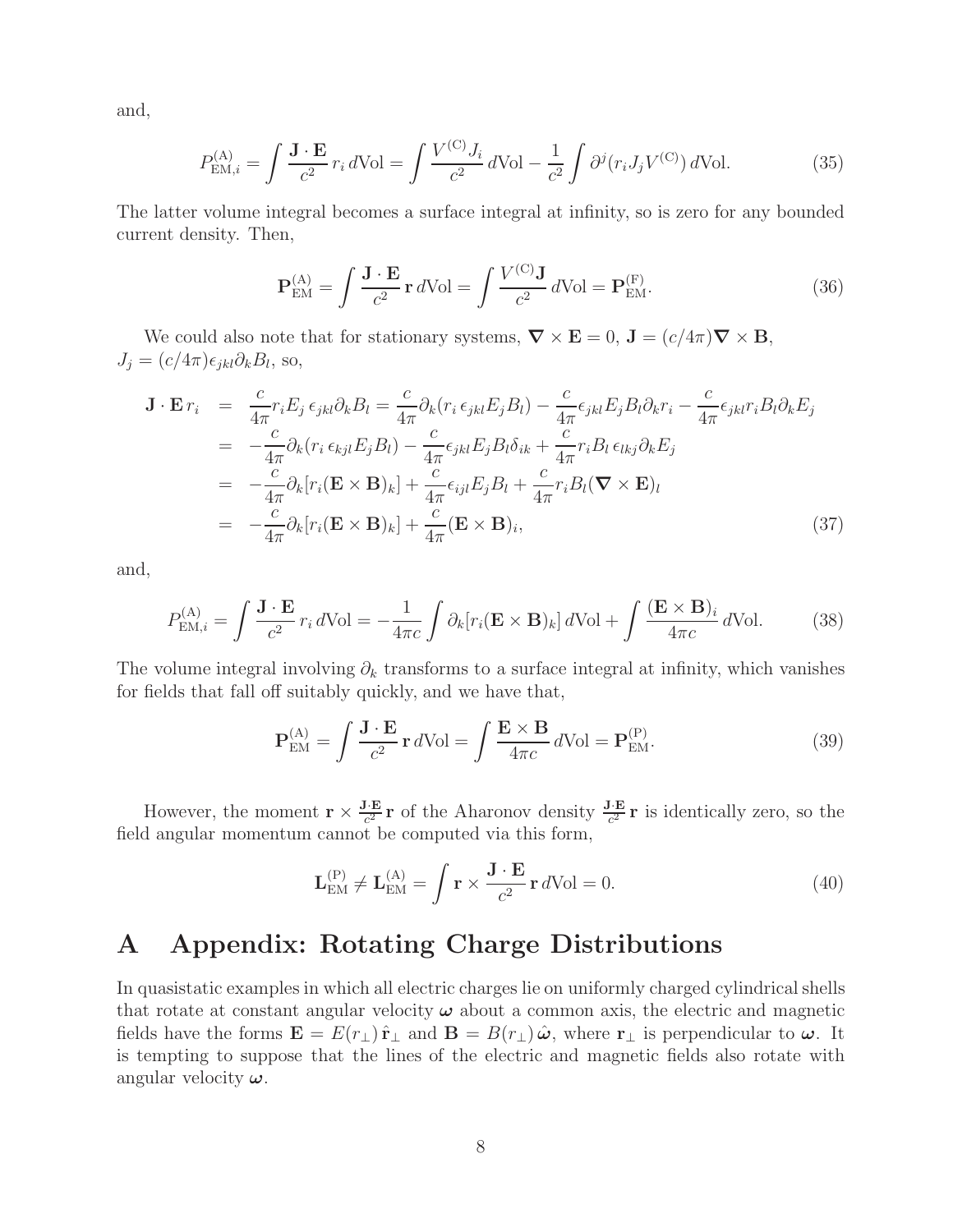Following Einstein [40], we can identify an effective mass density,

$$
\rho_{\text{eff}} = \frac{E^2 + B^2}{8\pi c^2},\tag{41}
$$

with the density  $(E^2+B^2)/8\pi$  of energy in the electromagnetic fields. Choosing the origin to be on the axis of rotation, the velocity of rotation of a point at location **r** is  $\mathbf{v} = \boldsymbol{\omega} \times \mathbf{r}$ . This suggests that we identify densities of momentum and angular momentum in the supposedly rotating electromagnetic fields as,

$$
\mathbf{p}_{\text{EM,eff}} \stackrel{?}{=} \rho_{\text{eff}} \mathbf{v} = \frac{E^2 + B^2}{8\pi c^2} \boldsymbol{\omega} \times \mathbf{r}, \text{ and } \mathbf{l}_{\text{EM,eff}} \stackrel{?}{=} \mathbf{r} \times \rho_{\text{eff}} \mathbf{v} = \mathbf{r} \times \frac{E^2 + B^2}{8\pi c^2} (\boldsymbol{\omega} \times \mathbf{r}). \tag{42}
$$

However, in examples where the field lines extend to large distances, the velocity of the rotating field lines can exceed the speed of light, such that it is implausible to associate them with physical momenta and angular momenta.

Indeed, in such examples, the field angular momentum is infinite when computed via the above hypothesis. And in examples where the field lines lie only within bounded volumes, the field angular momentum so computed does not agree with that calculated via the standard form  $(16)$   $|41|$ .

Of course, Faraday long ago concluded that the magnetic field lines do not rotate in such examples.<sup>19</sup>

The argument of this Appendix is that it's also best to consider that the electric field lines associated with rotating cylinders of charge do not rotate along with the charge.

## **B Appendix: Lagrangian Approach** (May 2019)

The preceding discussion could be characterized as "bottom up", starting from Maxwell's equations and later arriving at the notion of electromagnetic-field momentum. In contrast, a "top down" Lagrangian/Hamiltonian approach, based on the principle of least action, contains within it the notion of conserved "momenta", as emphasized by Noether [45].

Here, we are concerned with the interaction of charged particles with electromagnetic fields, so the Lagrangian should include that of free particles, free electromagnetic fields, and the interaction between them. This has been considered briefly, for example, in chap. 11 of [46], in somewhat more detail in, for example, [47], and at great length in, for example, [48].

For charged particles (P) interacting with electromagnetic fields (F), the Lagrangian has the general form,

$$
\mathcal{L} = \mathcal{L}_P + \mathcal{L}_{\mathrm{F}} + \mathcal{L}_{\mathrm{P-F}},\tag{43}
$$

where  $\mathcal{L}_P$  and  $\mathcal{L}_F$  are the Lagrangians for particles and fields, respectively, neglecting their interactions, and  $\mathcal{L}_{P-F}$  is that of their interactions.

<sup>&</sup>lt;sup>19</sup>See secs. 218 and 220 of  $[42]$ , and also sec. 3090 of  $[43]$ . For a review, see sec. 2 of  $[44]$ .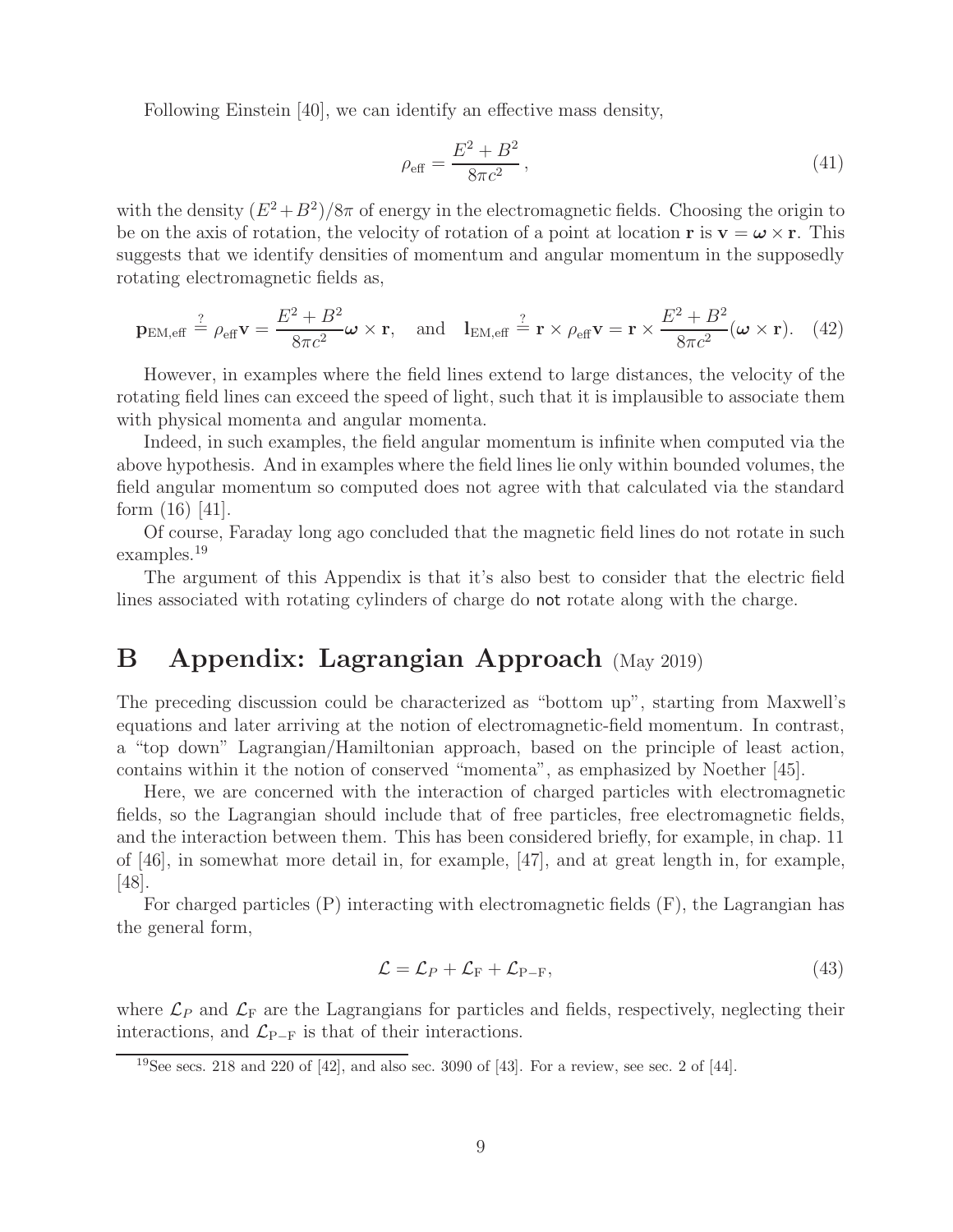Maxwell discussed the "kinetic" and "potential" energies  $T$  and  $U$  of the electromagnetic fields in Arts. 630-635 of [49], with the (understated) implication that, in Gaussian units,

$$
\mathcal{L}_{\mathcal{F}} = T - U = \int \frac{B^2 - E^2}{8\pi} d\text{Vol},\tag{44}
$$

but he did not consider the interaction Lagrangian  $\mathcal{L}_{P-F}$ . As noted on pp. 376-380 of [46], the canonical momentum associated with the Lagrangian (44) is,

$$
\mathbf{P}_{\rm F, free} = \int \frac{\mathbf{E} \times \mathbf{B}}{4\pi c} \, d\text{Vol},\tag{45}
$$

for the idealized case of "free" fields not coupled to any charges.

In 1892, both Helmholtz [50] and Lorentz [51] considered Lagrangians that included interactions between electric charges and electromagnetic fields, but an interaction Lagrangian  $\mathcal{L}_{\text{P-F}}$  was not crisply identified.<sup>20</sup>

The interaction Lagrangian,

$$
\mathcal{L}_{P-F} = e \frac{\mathbf{v}}{c} \cdot \mathbf{A} - eV,\tag{46}
$$

for an electric charge e with mass m and velocity **v** in electromagnetic fields **E** and **B** that can be deduced from the potentials  $V$  and  $\bf{A}$ , was first displayed by Schwarzschild(1903) [52]. While he did not do so, if one combines this with the (nonrelativistic) free-particle Lagrangian  $\mathcal{L}_P = mv^2/2$ , then the canonical momentum is (p. 357 of [46], p. 921 of [47]),

$$
\mathbf{p} = \frac{\partial \mathcal{L}}{\partial \mathbf{v}} = m\mathbf{v} + \frac{e\mathbf{A}}{c}.
$$
 (47)

The electromagnetic part of this momentum is, for an electric charge density  $\rho$ ,

$$
\mathbf{P}_{\mathrm{P-F}} = \int \frac{\rho \mathbf{A}}{c} d\mathrm{Vol},\tag{48}
$$

which is the form due to Faraday and Maxwell, if the vector potential is in the Coulomb gauge (as tacitly assumed by Schwarzschild).

If we now consider the full Lagrangian (31) for electric charges interacting with electromagnetic fields, the canonical electromagnetic momentum will be the sum of  $P_{P-F}$  and  $P_F$ . We might naïvely suppose that this is the sum of eqs.  $(45)$  and  $(48)$ , but this is not so. The total field momentum is just that given by eq. (45), although now the fields are not "free".

One way to see this is to recall a key step in the argument on p. 380 of [46], that for free fields,  $\int \mathbf{A}(\nabla \cdot \mathbf{E}) dVol/4\pi c = 0$ , so that this quantity can be added to the (free) field momentum without affecting it, leading (after some "algebra") to the form (45). When charges are present, this term is  $\rho \mathbf{A} dVol/c = \mathbf{P}_{P-F}$ , and nonzero in general. But then, when we add it to the free-field momentum to get the total electromagnetic momentum, the "algebra" (not displayed on p. 380 of [46]) again leads to eq. (45), which is now  $P_{P-F} + P_F$ .

<sup>&</sup>lt;sup>20</sup>Of great historical importance is that Lorentz deduced the equation of motion of a charged particle (the Lorentz force law) from his Lagrangian.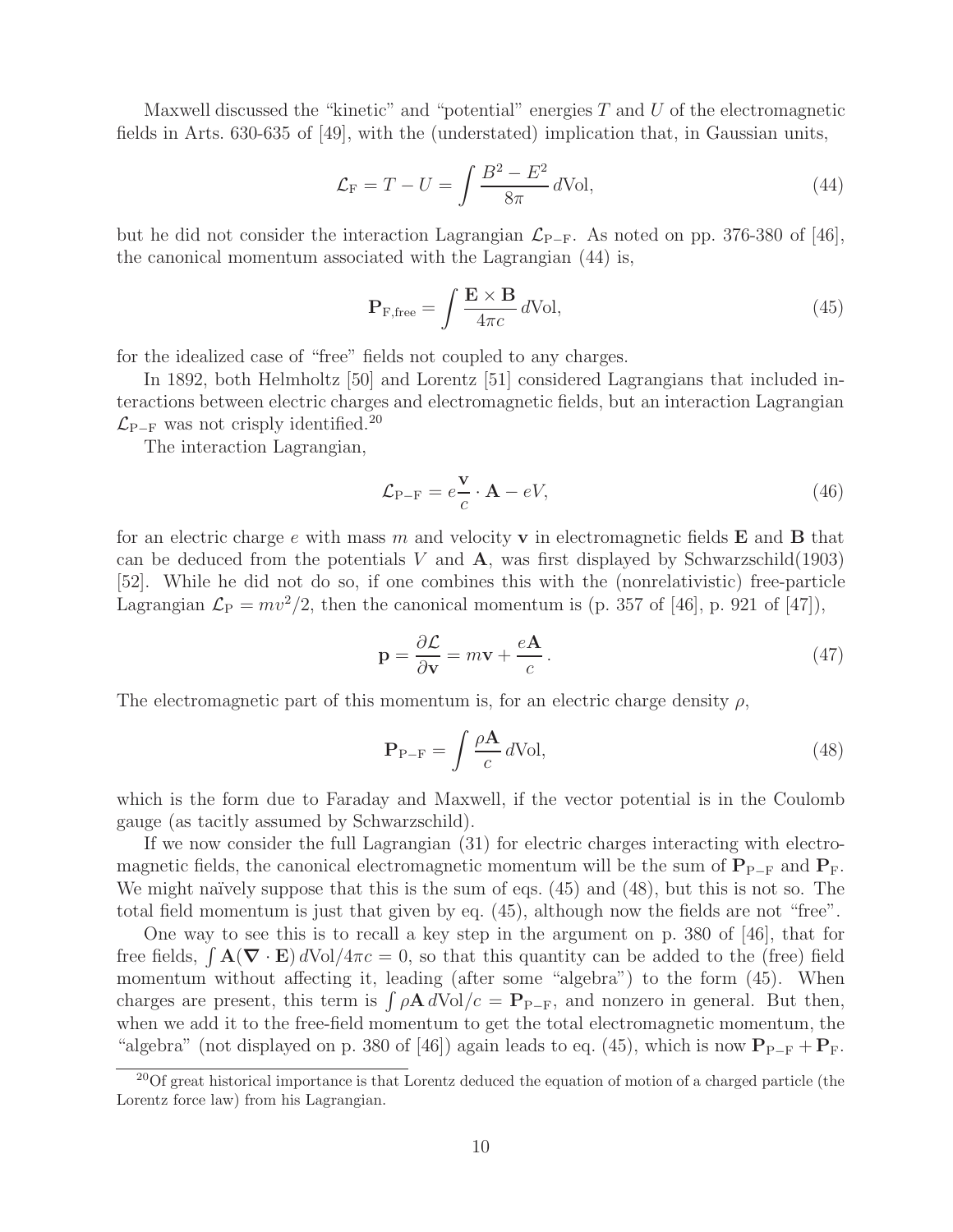This seems quite satisfactory, but we should recall the result of sec. 2.2 above, that for quasistatic examples (where radiation is ignored), the total field momentum is also given by eq. (48). Of course, if we ignore radiation, we are ignoring the possible contribution of free fields to the field momentum, so this momentum is entirely the "interaction" momentum **P**<sup>P</sup>−<sup>F</sup> of eq. (48).

## **C Appendix: If Magnetic Charges Existed** (June 2020)

In this Appendix, we consider various possible forms of the electromagnetic field momentum **P**EM if magnetic charges and currents existed in addition to electric charges and currents. As above, we restrict our attention to static examples.

The total electromagnetic fields can now be written as,

$$
\mathbf{E} = \mathbf{E}_e + \mathbf{E}_m, \qquad \mathbf{B} = \mathbf{B}_e + \mathbf{B}_m,\tag{49}
$$

where  $\mathbf{E}_e$  and  $\mathbf{B}_e$  are due only to electric charges and currents, while  $\mathbf{E}_m$  and  $\mathbf{B}_m$  are due only to emagnetic charges and currents.

Maxwell's equations could then be written as (see, for example Appendix D.4 of [30]),

$$
\nabla \cdot \mathbf{E}_e = 4\pi \rho_e, \qquad \nabla \cdot \mathbf{B}_e = 0, \qquad \nabla \times \mathbf{E}_e = -\frac{1}{c} \frac{\partial \mathbf{B}_e}{\partial t}, \qquad \nabla \times \mathbf{B}_e = \frac{1}{c} \frac{\partial \mathbf{E}_e}{\partial t} + \frac{4\pi}{c} \mathbf{J}_e, (50)
$$
  

$$
\nabla \cdot \mathbf{E}_m = 0, \quad \nabla \cdot \mathbf{B}_m = 4\pi \rho_m, \quad \nabla \times \mathbf{E}_m = -\frac{1}{c} \frac{\partial \mathbf{B}_m}{\partial t} - \frac{4\pi}{c} \mathbf{J}_m, \quad \nabla \times \mathbf{B}_m = \frac{1}{c} \frac{\partial \mathbf{E}_m}{\partial t}, (51)
$$

Furthermore, the electromagnetic fields can be related to potentials according to, $^{21}$ 

$$
\mathbf{E}_e = -\boldsymbol{\nabla}V_e - \frac{1}{c}\frac{\partial \mathbf{A}_e}{\partial t}, \quad \mathbf{E}_m = -\boldsymbol{\nabla} \times \mathbf{A}_m, \quad \mathbf{B}_e = \boldsymbol{\nabla} \times \mathbf{A}_e, \quad \mathbf{B}_m = -\boldsymbol{\nabla}V_m - \frac{1}{c}\frac{\partial \mathbf{A}_m}{\partial t}. (52)
$$

The various fields associated with electric charges and currents are related to those associated with magnetic charges and currents by duality relations (see, for example, Appendix D.5 of [30]),

$$
\varrho_e \to \varrho_m, \qquad \varrho_m \to -\varrho_e, \qquad \mathbf{J}_e \to \mathbf{J}_m, \qquad \mathbf{J}_m \to -\mathbf{J}_e, \qquad \mathbf{E} \to \mathbf{B}, \qquad \mathbf{B} \to -\mathbf{E}. \tag{53}
$$

$$
V_e \to V_m, \qquad V_m \to -V_e, \qquad \mathbf{A}_e \to \mathbf{A}_m, \qquad \mathbf{A}_m \to -\mathbf{A}_e. \tag{54}
$$

The Poynting form of the field momentum remains,

$$
\mathbf{P}_{\text{EM}}^{(P)} = \int \frac{\mathbf{E} \times \mathbf{B}}{4\pi c} d\text{Vol}.
$$
 (55)

Using eq. (49), we can expand this as,

$$
\mathbf{P}_{\text{EM}}^{(P)} = \int \frac{\mathbf{E}_e \times \mathbf{B}_e}{4\pi c} d\text{Vol} + \int \frac{\mathbf{E}_m \times \mathbf{B}_m}{4\pi c} d\text{Vol} + \int \frac{\mathbf{E}_e \times \mathbf{B}_m}{4\pi c} d\text{Vol} + \int \frac{\mathbf{E}_m \times \mathbf{B}_e}{4\pi c} d\text{Vol}
$$
  
\n
$$
\equiv \mathbf{P}_{e,e}^{(P)} + \mathbf{P}_{m,m}^{(P)} + \mathbf{P}_{e,m}^{(P)} + \mathbf{P}_{m,e}^{(P)}.
$$
\n(56)

<sup>&</sup>lt;sup>21</sup>The potentials  $V_m$  and  $\mathbf{A}_m$  were prehaps first discussed in [53]. Potentials  $V_m$  and  $\mathbf{A}_m$  were discussed for static fields in eq. (24) of [54], supposing that  $\mathbf{E}_e = \nabla \times \mathbf{A}_m$ .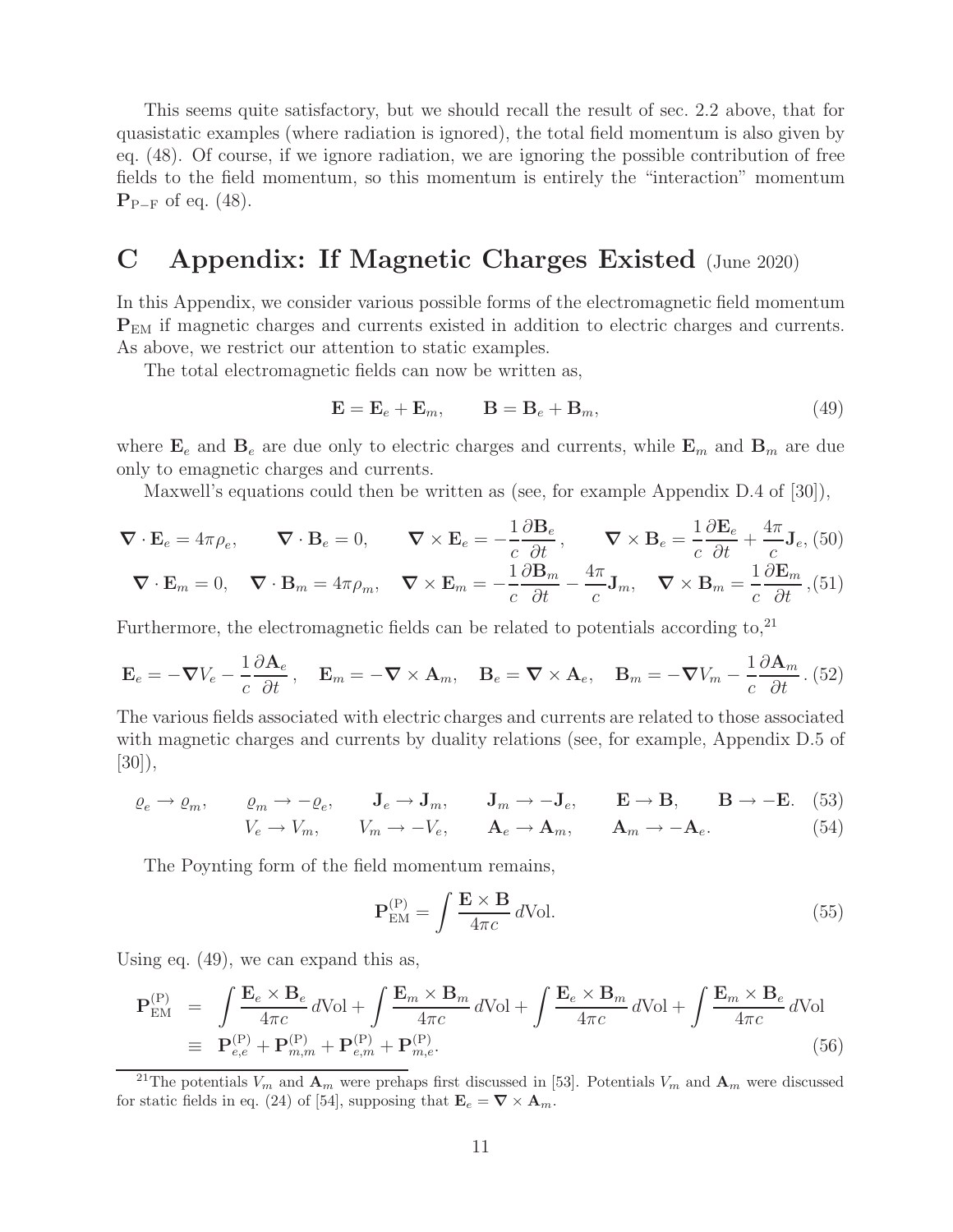**C.1**  $\mathbf{P}_{e,e}^{(\text{P})} = \int \mathbf{E}_e \times \mathbf{B}_e d\text{Vol}/4\pi c$ 

The result (1) above, which assumed only electric charges and currents, can be rewritten as,

$$
\mathbf{P}_{e,e}^{(P)} = \mathbf{P}_{e,e}^{(M)} = \mathbf{P}_{e,e}^{(F)} = \mathbf{P}_{e,e}^{(A)},
$$
\n(57)

where,

$$
\mathbf{P}_{e,e}^{(\mathrm{M})} = \int \frac{\varrho_e \mathbf{A}_e^{(\mathrm{C})}}{c} d\mathrm{Vol}, \qquad \mathbf{P}_{e,e}^{(\mathrm{F})} = \int \frac{V_e^{(\mathrm{C})} \mathbf{J}_e}{c^2} d\mathrm{Vol}, \qquad \mathbf{P}_{e,e}^{(\mathrm{A})} = \int \frac{\mathbf{J}_e \cdot \mathbf{E}_e}{c^2} \mathbf{r} d\mathrm{Vol}. \tag{58}
$$

**C.2**  $\mathbf{P}_{m,m}^{(P)} = \int \mathbf{E}_m \times \mathbf{B}_m d\text{Vol}/4\pi c$ 

Applying the duality relations  $(53)-(54)$  to eqs.  $(57)-(58)$ , we have that,

$$
\mathbf{P}_{m,m}^{(P)} = \mathbf{P}_{m,m}^{(M)} = \mathbf{P}_{m,m}^{(F)} = \mathbf{P}_{m,m}^{(A)},
$$
\n(59)

where,

$$
\mathbf{P}_{m,m}^{(\mathrm{M})} = \int \frac{\varrho_m \mathbf{A}_m^{(\mathrm{C})}}{c} d\mathrm{Vol}, \qquad \mathbf{P}_{m,m}^{(\mathrm{F})} = \int \frac{V_m^{(\mathrm{C})} \mathbf{J}_m}{c^2} d\mathrm{Vol}, \qquad \mathbf{P}_{m,m}^{(\mathrm{A})} = \int \frac{\mathbf{J}_m \cdot \mathbf{E}_m}{c^2} \mathbf{r} d\mathrm{Vol}. \tag{60}
$$

# **C.3**  $\mathbf{P}_{e,m}^{(P)} = \int \mathbf{E}_e \times \mathbf{B}_m d\text{Vol}/4\pi c$

This case is self dual in that  $e \to m$  and  $m \to e$  under duality transformations.

For  $\mathbf{P}_{e,m}^{(P)}$  we note that in static examples, the electric field  $\mathbf{E}_e$  is only due to the (static) electric charge density  $\varrho_e$ . Likewise, the (static) magnetic  $\mathbf{B}_m$  is only due to the (static) magnetic charge density  $\varrho_m$ . Then, the field momentum  $P_{e,m}^{(P)}$  is the sum of the field momenta of all pairs of electric and magnetic charges (at rest) in the system. This momentum was considered in 1904 by J.J. Thomson [24], who found it to be zero.

Suppose the electric charge  $q_e$  is at the origin, and the magnetic charge  $q_m$  is at distance R away along the positive z-axis, as shown in the figure above. Then, the electromagnetic momentum density  $\mathbf{E}_e \times \mathbf{B}_m / 4\pi c$  circulates around the z-axis and is independent of azimuth, such that the total electromagnetic momentum  $P_{EM}$  is zero,

$$
\mathbf{P}_{\text{EM}}(q_e, q_m) = \int \mathbf{p}_{\text{EM}}(q_e, q_m) d\text{Vol} = 0.
$$
 (61)

Hence, the total electromagnetic-field momentum  $\mathbf{P}_{e,m}^{(P)}$ for any configuration of static magnetic poles and electric charges is zero, being the sum of the momenta of all pairs of such particles,  $22$ 

$$
\mathbf{P}_{e,m}^{(P)} = 0.\t(62)
$$

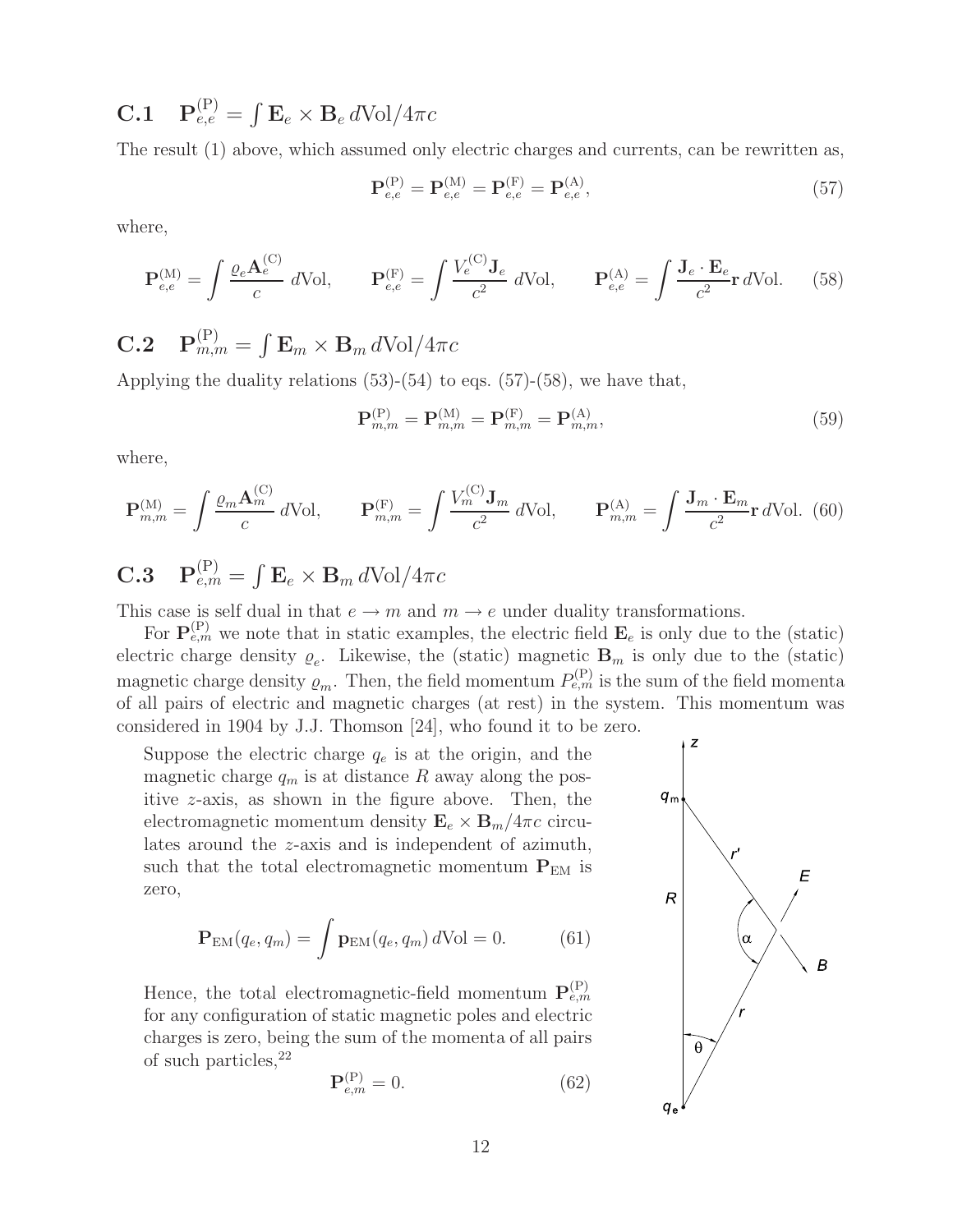## **C.4**  $\mathbf{P}_{m,e}^{(P)} = \int \mathbf{E}_m \times \mathbf{B}_e d\text{Vol}/4\pi c$

This case is also self dual in that  $m \to e$  and  $e \to m$  under duality transformations.

Recalling eqs. (50)-(52), for static fields  $\nabla \cdot \mathbf{E}_m = 0$ ,  $\nabla \times \mathbf{E}_m = -4\pi \mathbf{J}_m/c$ , and  $\mathbf{B}_e =$  $\nabla \times \mathbf{A}_e$ , so we can write,

$$
\mathbf{P}_{m,e}^{(P)} = \int \frac{\mathbf{E}_m \times \mathbf{B}_e}{4\pi c} d\text{Vol}
$$
  
\n
$$
= \int \frac{\mathbf{E}_m \times (\mathbf{\nabla} \times \mathbf{A}_e^{(C)}) + \mathbf{A}_e^{(C)} \times (\mathbf{\nabla} \times \mathbf{E}_m)}{4\pi c} d\text{Vol} + \int \frac{\mathbf{A}_e^{(C)} \times \mathbf{J}_m}{c^2} d\text{Vol}
$$
  
\n
$$
= \int \frac{\mathbf{A}_e^{(C)} \times \mathbf{J}_m}{c^2} d\text{Vol} + \int \frac{\mathbf{\nabla}(\mathbf{E}_m \cdot \mathbf{A}_e^{(C)}) - (\mathbf{E}_m \cdot \mathbf{\nabla}) \mathbf{A}_e^{(C)} - (\mathbf{A}_e^{(C)} \cdot \mathbf{\nabla}) \mathbf{E}_m}{4\pi c} d\text{Vol}
$$
  
\n
$$
= \int \frac{\mathbf{A}_e^{(C)} \times \mathbf{J}_m}{c^2} d\text{Vol} + \int \frac{\mathbf{E}_m \cdot \mathbf{A}_e^{(C)}}{4\pi c} d\text{Area} = \int \frac{\mathbf{A}_e^{(C)} \times \mathbf{J}_m}{c^2} d\text{Vol}
$$
(63)

assuming that all fields fall off suffciently quickly at large distances such that the surface integrals are negligible, using  $\nabla \cdot \mathbf{E}_m = 0$  to see that,

$$
\int (\mathbf{E}_m \cdot \nabla) \mathbf{A}_e^{(C)} d\text{Vol} = \int \mathbf{A}_e^{(C)} (\mathbf{E}_m \cdot d\mathbf{Area}) - \int \mathbf{A}_e^{(C)} (\nabla \cdot \mathbf{E}_m) d\text{Vol} = 0,
$$
 (64)

and similarly  $\int (\mathbf{A}_{e}^{(C)} \cdot \nabla) \mathbf{E}_m dVol = 0$ , noting that in the Coulomb gauge, vector potentials obey  $\nabla \cdot \mathbf{A}^{(C)} = 0^{23}$ 

For what it's worth, with  $\nabla \cdot \mathbf{B}_e = 0$ , and  $\nabla \times \mathbf{B}_e = 4\pi \mathbf{J}_e/c$  for static fields, and  $\mathbf{E}_m = -\nabla \times \mathbf{A}_m$ , we could also write,

$$
\mathbf{P}_{m,e}^{(P)} = -\int \frac{\mathbf{B}_e \times \mathbf{E}_m}{4\pi c} d\text{Vol}
$$
\n
$$
= \int \frac{\mathbf{B}_e \times (\nabla \times \mathbf{A}_m^{(C)}) + \mathbf{A}_m^{(C)} \times (\nabla \times \mathbf{B}_e)}{4\pi c} d\text{Vol} - \int \frac{\mathbf{A}_m^{(C)} \times \mathbf{J}_e}{c^2} d\text{Vol}
$$
\n
$$
= \int \frac{\mathbf{J}_e \times \mathbf{A}_m^{(C)}}{c^2} d\text{Vol} + \int \frac{\nabla (\mathbf{B}_e \cdot \mathbf{A}_m^{(C)}) - (\mathbf{B}_e \cdot \nabla) \mathbf{A}_m^{(C)} - (\mathbf{A}_m^{(C)} \cdot \nabla) \mathbf{B}_e}{4\pi c} d\text{Vol}
$$
\n
$$
= \int \frac{\mathbf{J}_e \times \mathbf{A}_m^{(C)}}{c^2} d\text{Vol} + \int \frac{\mathbf{B}_e \cdot \mathbf{A}_m^{(C)}}{4\pi c} d\text{Area} = \int \frac{\mathbf{J}_e \times \mathbf{A}_m^{(C)}}{c^2} d\text{Vol}
$$
\n(65)

## **References**

[1] L. Lorenz, *Ueber die Identität der Schwingungen des Lichts mit den elektrischen Strömen, Ann. d. Phys. 207, 243 (1867),* http://kirkmcd.princeton.edu/examples/EM/lorenz\_ap\_207\_243\_67.pdf *On the Identity of the Vibration of Light with Electrical Currents*, Phil. Mag. **34**, 287 (1867), http://kirkmcd.princeton.edu/examples/EM/lorenz\_pm\_34\_287\_67.pdf

<sup>&</sup>lt;sup>23</sup>This argument appears in eqs.  $(2.7-8)$  of [55].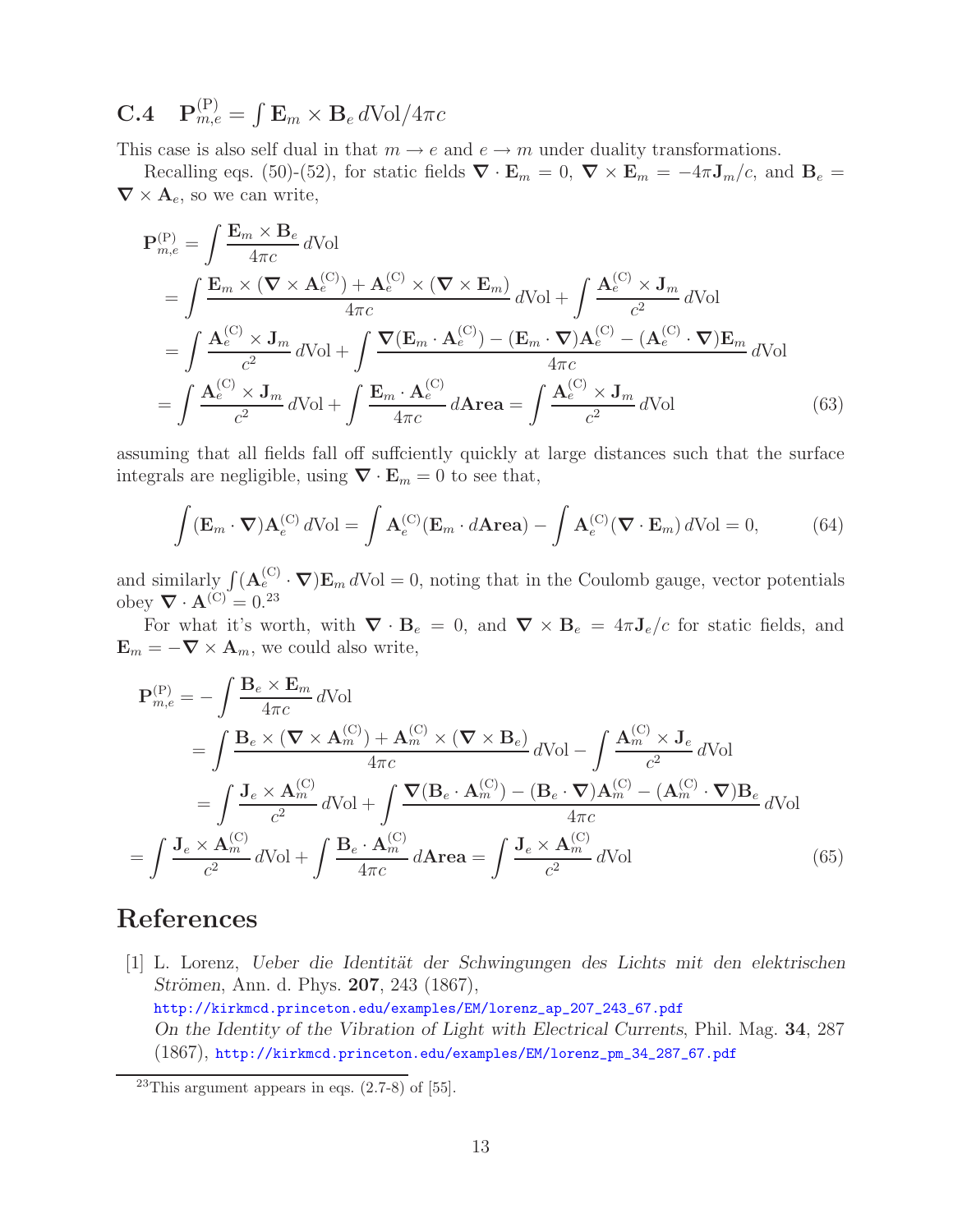- [2] K.T. McDonald, *Orbital and Spin Angular Momentum of Electromagnetic Fields* (Mar. 12, 2009), http://kirkmcd.princeton.edu/examples/spin.pdf
- [3] J.C. Maxwell, *A Dynamical Theory of the Electromagnetic Field*, Phil. Trans. Roy. Soc. London **155**, 459 (1865), http://kirkmcd.princeton.edu/examples/EM/maxwell\_ptrsl\_155\_459\_65.pdf
- [4] M. Faraday, *Experimental Researches in Electricity*, Phil. Trans. Roy. Soc. London **122**,  $125\ (1832),$  http://kirkmcd.princeton.edu/examples/EM/faraday\_ptrsl\_122\_163\_32.pdf
- [5] M. Faraday, *Experimental Researches in Electricity.—Ninth Series*, Phil. Trans. Roy. Soc. London **122**, 125 (1832), http://kirkmcd.princeton.edu/examples/EM/faraday\_ptrsl\_125\_41\_35.pdf
- [6] J.J. Thomson, *On the Electric and Magnetic Effects produced by the Motion of Electrified Bodies*, Phil. Mag. **11**, 229 (1881), http://kirkmcd.princeton.edu/examples/EM/thomson\_pm\_11\_229\_81.pdf
- [7] J.J. Thomson, *On the Illustration of the Properties of the Electric Field by Means of Tubes of Electrostatic Induction*, Phil. Mag. **31**, 149 (1891), http://kirkmcd.princeton.edu/examples/EM/thomson\_pm\_31\_149\_91.pdf
- [8] J.J. Thomson, *Recent Researches in Electricity and Magnetism* (Clarendon Press, 1893), http://kirkmcd.princeton.edu/examples/EM/thomson\_recent\_researches\_sec\_1-16.pdf
- [9] J.H. Poynting, *On the Transfer of Energy in the Electromagnetic Field*, Phil. Trans. Roy. Soc. London **175**, 343 (1884), http://kirkmcd.princeton.edu/examples/EM/poynting\_ptrsl\_175\_343\_84.pdf
- [10] H. Poincar´e, *La Th´eorie de Lorentz et la Principe de R´eaction*, Arch. Neer. **5**, 252 (1900), http://kirkmcd.princeton.edu/examples/EM/poincare\_an\_5\_252\_00.pdf. Translation: The Theory of Lorentz and the Principle of Reaction, http://kirkmcd.princeton.edu/examples/EM/poincare\_an\_5\_252\_00\_english.pdf
- [11] W.H. Furry, *Examples of Momentum Distributions in the Electromagnetic Field and in Matter*, Am. J. Phys. **37**, 621 (1969), http://kirkmcd.princeton.edu/examples/EM/furry\_ajp\_37\_621\_69.pdf
- [12] G.H. Livens, *The Theory of Electricity*, 2nd ed. (Cambridge U. Press, 1926), kirkmcd.princeton.edu/examples/EM/livens\_electricity\_26\_sec225-242.pdf
- [13] J. Slepian, *Energy and Flow in the Electromagnetic Field*, J. Appl. Phys. **13**, 512 (1942), http://kirkmcd.princeton.edu/examples/EM/slepian\_jap\_13\_512\_42.pdf
- [14] K.T. McDonald, *Alternative Forms of the Poynting Vector*, (July 13, 2018), http://kirkmcd.princeton.edu/examples/poynting\_alt.pdf
- [15] Y. Aharonov, P. Pearle and L. Vaidman, *Comment on "Proposed Aharonov-Casher effect: Another example of an Aharonov-Bohm effect arising from a classical lag,"* Phys. Rev. A **37**, 4052 (1988), http://kirkmcd.princeton.edu/examples/QM/aharonov\_pra\_37\_4052\_88.pdf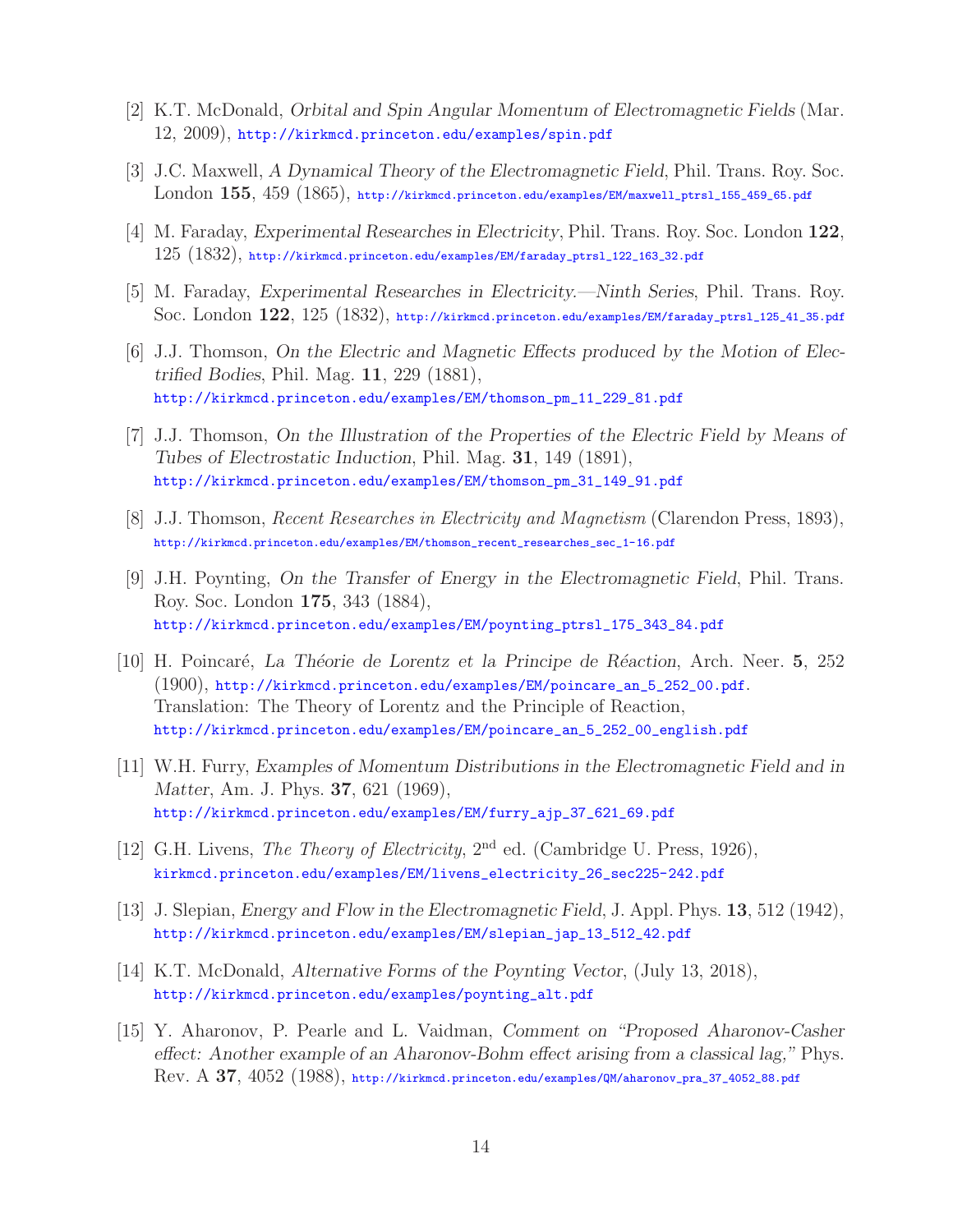- [16] K.-H. Yang, *The physics of gauge transformations*, Am. J. Phys. **73**, 742 (2005), http://kirkmcd.princeton.edu/examples/EM/yang\_ajp\_73\_742\_05.pdf
- [17] K.T. McDonald, *Electromagnetic Field Angular Momentum of a Charge at Rest in a Uniform Magnetic Field* (Dec. 21, 2014), http://kirkmcd.princeton.edu/examples/lfield.pdf
- [18] K.T. McDonald, *Vector Potential of a Long Solenoid in the Poincare Gauge* (Jan. 15, 2017), http://kirkmcd.princeton.edu/examples/poincare.pdf
- [19] K.T. McDonald, *Abraham, Minkowski and "Hidden" Mechanical Momentum* (June 6, 2012), http://kirkmcd.princeton.edu/examples/abraham.pdf
- [20] K.T. McDonald, *Bibliography on the Abraham-Minkowski Debate* (Feb. 17, 2015), http://kirkmcd.princeton.edu/examples/ambib.pdf
- [21] G. Darboux, *Probl`eme de M´ecanique*, Bull. Sci. Math. Astro. **2**, 433 (1878), http://kirkmcd.princeton.edu/examples/EM/darboux\_bsma\_2\_433\_78.pdf
- [22] H. Poincar´e, *Remarques sur une exp`erience de M. Birkeland*, Comptes Rendus Acad. Sci. **123**, 530 (1896), http://kirkmcd.princeton.edu/examples/EM/poincare\_cras\_123\_530\_96.pdf http://kirkmcd.princeton.edu/examples/EM/poincare\_cras\_123\_530\_96\_english.pdf
- [23] K.T. McDonald, *Birkeland, Darboux and Poincaré: Motion of an Electric Charge in the Field of a Magnetic Pole* (Apr. 15, 2015), http://kirkmcd.princeton.edu/examples/birkeland.pdf
- [24] J.J. Thomson, *On Momentum in the Electric Field*, Phil. Mag. **8**, 331 (1904), http://kirkmcd.princeton.edu/examples/EM/thomson\_pm\_8\_331\_04.pdf
- [25] K.T. McDonald, *J.J. Thomson and "Hidden" Momentum* (Apr. 30, 2014), http://kirkmcd.princeton.edu/examples/thomson.pdf
- [26] H. Minkowski, *Die Grundgleichungen für die elektromagnetischen Vorgänge in bewegten Körper*, Nachr. Ges. Wiss. Göttingen **1**, 53 (1908), http://kirkmcd.princeton.edu/examples/EM/minkowski\_ngwg\_53\_08.pdf http://kirkmcd.princeton.edu/examples/EM/minkowski\_ngwg\_53\_08\_english.pdf
- [27] O. Heaviside, *Electromagnetic Theory*, Vol. 1 (Electrician Publishing, 1893), http://kirkmcd.princeton.edu/examples/EM/heaviside\_electromagnetic\_theory\_1.pdf
- [28] O. Heaviside, *Electromagnetic Theory*, Vol. 3 (Electrician Publishing, 1912), http://kirkmcd.princeton.edu/examples/EM/heaviside\_electromagnetic\_theory\_3.pdf
- [29] K.T. McDonald, *Magnetic Force on a Permeable Wire* (Mar. 17, 2002), http://kirkmcd.princeton.edu/examples/permeable\_wire.pdf
- [30] K.T. McDonald, *Poynting's Theorem with Magnetic Monopoles* (Mar. 23, 2013), http://kirkmcd.princeton.edu/examples/poynting.pdf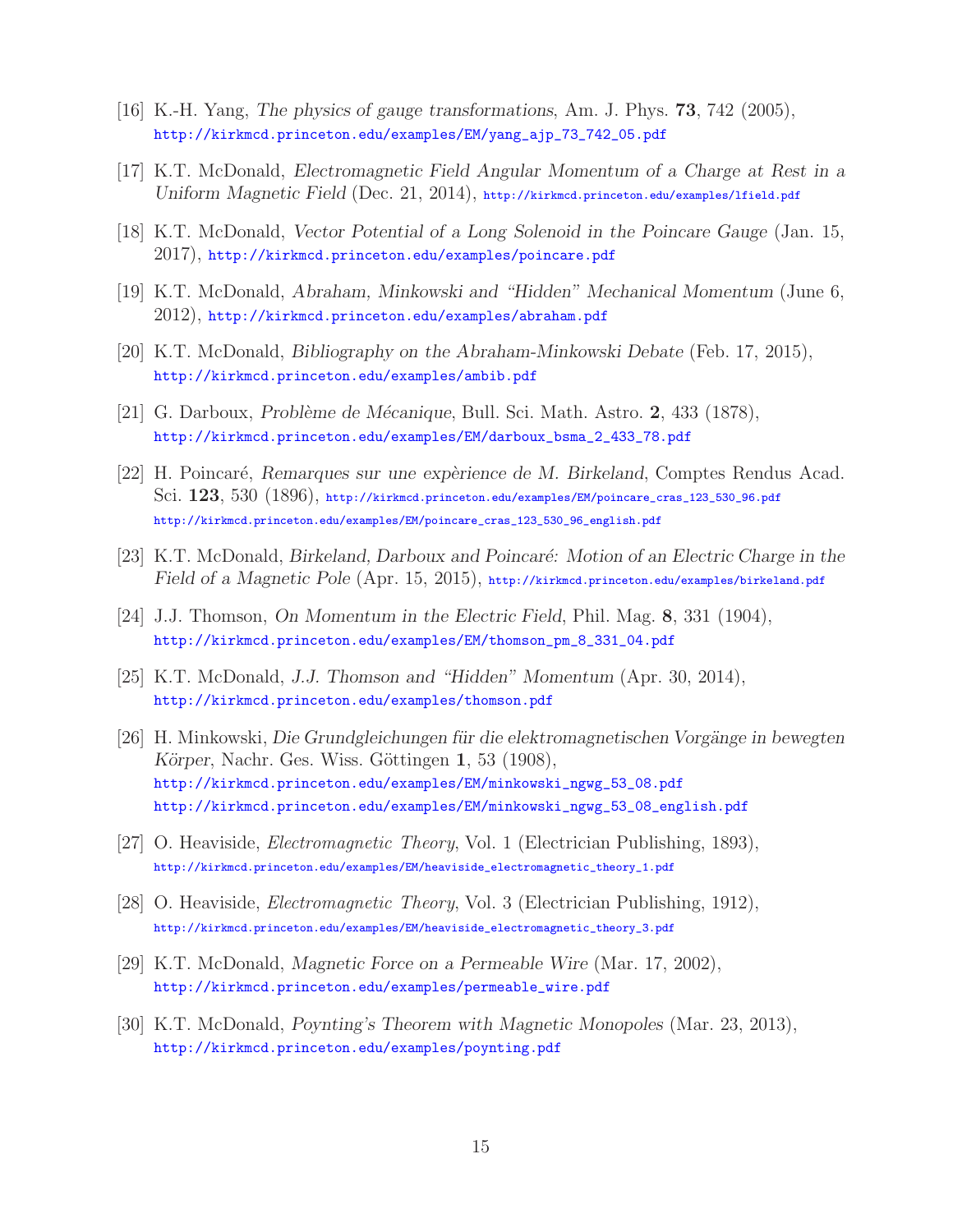- [31] Vol. II, Secs. 17-4, 27-5,6 of R.P. Feynman, R.B. Leighton and M. Sands, *The Feynman Lectures on Physics* (Addison Wesley, Reading, MA, 1964), http://www.feynmanlectures.caltech.edu/II\_17.html#Ch17-S4 http://www.feynmanlectures.caltech.edu/II\_27.html#Ch27-S5 http://www.feynmanlectures.caltech.edu/II\_27.html#Ch27-S6
- [32] G.R. Trammel, *Aharonov-Bohm Paradox*, Phys. Rev. **134**, B1183 (1964), http://kirkmcd.princeton.edu/examples/EM/trammel\_pr\_134\_B1183\_64.pdf
- [33] M.G. Calkin, *Linear Momentum of Quasistatic Electromagnetic Fields*, Am. J. Phys. **34**, 921 (1966), http://kirkmcd.princeton.edu/examples/EM/calkin\_ajp\_34\_921\_66.pdf
- [34] G.R. Fowles, *Momentum conservation and the vector potential of moving charges*, Am. J. Phys. **40**, 779 (1980), http://kirkmcd.princeton.edu/examples/EM/fowles\_ajp\_48\_779\_80.pdf
- [35] N. Gauthier, *A theorem about the angular momentum and magnetic energy of stationary, axial field distributions*, Am. J. Phys. **74**, 232 (2006), http://kirkmcd.princeton.edu/examples/EM/gauthier\_ajp\_74\_232\_06.pdf
- [36] K.T. McDonald, *McKenna's Paradox: Charged Particle Exiting the Side of a Solenoid Magnet* (April 12, 2006), http://kirkmcd.princeton.edu/examples/mckenna.pdf
- [37] E.J. Konopinski, *What the electromagnetic vector potential describes*, Am. J. Phys. **46**, 499 (1978), http://kirkmcd.princeton.edu/examples/EM/konopinski\_ajp\_46\_499\_78.pdf
- [38] J.D. Jackson, *Relation between Interaction terms in Electromagnetic Momentum*  $\int d^3 \mathbf{x} \mathbf{E} \times \mathbf{B} / 4\pi c$  and Maxwell's  $e\mathbf{A}^{(C)}(\mathbf{x}, t) / c$ , and Interaction terms of the Field La*grangian*  $\mathcal{L}_{em} = \int d^3x \left[ E^2 - B^2 \right] / 8\pi$  *and the Particle Interaction Lagrangian,*  $\mathcal{L}_{int}$  $e\phi - e{\bf v}\cdot{\bf A}^{\rm (C)}/c$  (May 8, 2006), http://kirkmcd.princeton.edu/examples/EM/jackson\_050806.pdf
- [39] J.D. Jackson, *Classical Electrodynamics*, 3rd ed. (Wiley, 1999), http://kirkmcd.princeton.edu/examples/EM/jackson\_ce3\_99.pdf
- [40] A. Einstein, *Ist die Trägheit eines Körpers von seinem Energieinhalt abhängig?*, Ann. Phys. **18**, 639 (1905), http://kirkmcd.princeton.edu/examples/EM/einstein\_ap\_18\_639\_05.pdf Translation: *Does the Inertia of a Body Depend upon its Energy-Content?*, http://kirkmcd.princeton.edu/examples/EM/einstein\_ap\_18\_639\_05\_english.pdf
- [41] K.T. McDonald, *Electromagnetic Angular Momentum of a Rotating Cylindrical Shell of Charge* (May 26, 2015), http://kirkmcd.princeton.edu/examples/rotatingefield.pdf
- [42] M. Faraday, *Experimental Researches in Electricity.–Second Series*, Phil. Trans. Roy. Soc. London **122**, 163 (1832), http://kirkmcd.princeton.edu/examples/EM/faraday\_ptrsl\_122\_163\_32.pdf
- [43] M. Faraday, *Experimental Researches in Electricity.–Twenty-eighth Series*, Phil. Trans. Roy. Soc. London **142**, 25 (1852), http://kirkmcd.princeton.edu/examples/EM/faraday\_ptrsl\_142\_25\_52.pdf